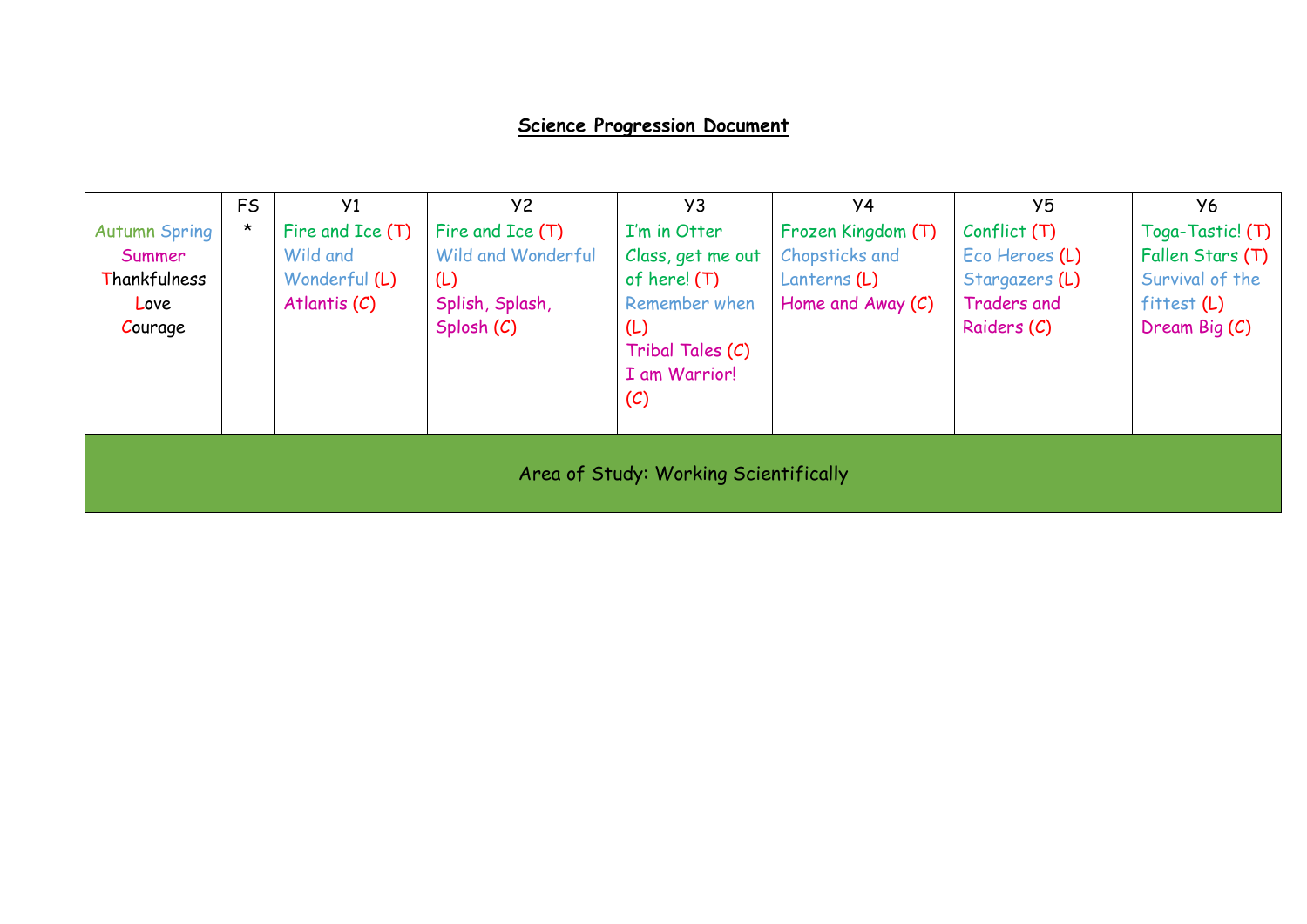| EYFS/           | $\star$ | Asking simple questions and recognizing that they | Asking simple questions and using different     | Planning different types of scientific enquiries |
|-----------------|---------|---------------------------------------------------|-------------------------------------------------|--------------------------------------------------|
| <b>NC Links</b> |         | can be answered in different ways:                | types of scientific enquiries to answer them    | to answer questions, including recognizing and   |
|                 |         | While exploring the world, the children           | The children consider their prior knowledge     | controlling variables where necessary:           |
|                 |         | develop their ability to ask questions (such as   | when asking questions. They independently       | Children independently ask scientific            |
|                 |         | what something is, how things are similar and     | use a range of questions stems. Where           | questions. This may be stimulated by a           |
|                 |         | different, the ways things work, which            | appropriate, they answer these questions.       | scientific experience of involve asking          |
|                 |         | alternative is better, how things change and      | The children answer questions posed by the      | further questions based on their                 |
|                 |         | how they happen)                                  | teacher                                         | developed understanding following an             |
|                 |         | Where appropriate, they answer these              | Given a range of resources, the children        | enquiry                                          |
|                 |         | questions                                         | decide for themselves how to gather             | Given a wide range of resources the              |
|                 |         | Children answer questions developed with the      | evidence to answer the question. They           | children decide for themselves how to            |
|                 |         | teacher, often through a scenario                 | recognize the type of enquiry that they         | gather evidence to answer a scientific           |
|                 |         | Children are involved in planning how to use      | have chosen to answer their question.           | question. They choose a type of enquiry to       |
|                 |         | resources provided to answer the questions        |                                                 | carry out and justify their choice. They         |
|                 |         | using different types of enquiry                  | Making systematic and careful observations and, | recognize how secondary sources can be           |
|                 |         |                                                   | where appropriate, taking accurate              | used to answer questions that cannot be          |
|                 |         | Observing closely, using simple equipment:        | measurements using standard units, using a      | answered through practical work.                 |
|                 |         | Children explore the world around them.           | range of equipment, including thermometers and  | They children select from a range of             |
|                 |         | They make careful observations to support         | data loggers:                                   | practical resources to gather evidence to        |
|                 |         | identification, comparison and noticing           | The children make systematic and careful        | answer their questions. They carry out fair      |
|                 |         | change. They use appropriate senses, aided        | observations                                    | test, recognizing and controlling variables.     |
|                 |         | by equipment such as magnifying glasses or        | They use a range of equipment for               | They decide what observations or                 |
|                 |         | digital microscopes, to make their                | measuring length, time, temperature and         | measurements to make over time and for           |
|                 |         | observations                                      | capacity. They use standard units for their     | how ong. They look for patterns and              |
|                 |         | They begin to take measurements, initially        | measurements.                                   | relationships sing a suitable sample.            |
|                 |         | by comparisons, then using non-standard           |                                                 |                                                  |
|                 |         | units                                             | Setting up simple practical enquiries,          | Taking measurements, using a range of            |
|                 |         |                                                   | comparative and fair tests:                     | scientific equipment, with increasing accuracy   |
|                 |         | Performing simple tests:                          | The children select form a range of             | and precision, taking repeat findings when       |
|                 |         | The children use practical resources              | practical resources to gather evidence to       | appropriate:                                     |
|                 |         | provided to gather evidence to answer             | answer questions generated by themselves        | The children select measuring equipment          |
|                 |         | questions generated by themselves or the          | or the teacher.                                 | to give the most precise results (e.g. ruler,    |
|                 |         | teacher. They carry out: tests to classify;       | They follow their plan to carry out:            | tape measure, trundle wheel, force meter         |
|                 |         | comparative tests; pattern seeking enquiries;     | observations and tests to classify;             | with a suitable scale)                           |
|                 |         | and make observations over time                   |                                                 |                                                  |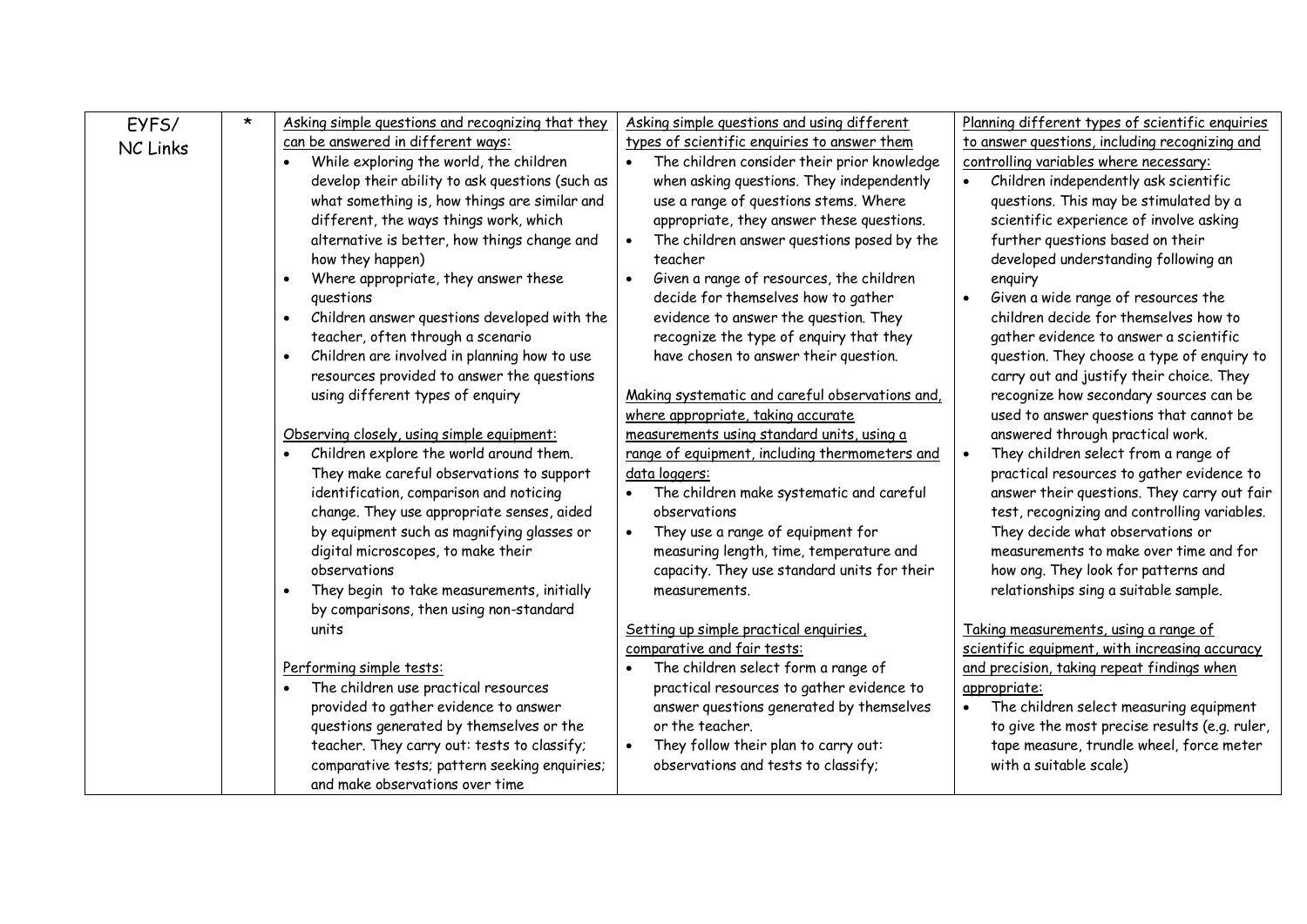|                                                   | comparative and fair tests; observations           | During an inquiry, they make decisions e.g.      |
|---------------------------------------------------|----------------------------------------------------|--------------------------------------------------|
| Identifying and classifying:                      | over time; and pattern seeking                     | whether they need to: take repeat findings       |
| Children use their observations and testing       |                                                    | (fair testing); increase the sample size         |
| to compare objects, materials and living          | Gathering, recording, classifying and presenting   | (pattern seeking); adjust the observation        |
| things. They sort and group these things,         | data in a variety of ways to help in answering     | period and frequency (observing over             |
| identifying their own criteria for sorting.       | guestions. Record findings using simple scientific | time); or check further secondary sources        |
| They use simple secondary sources (such as        | language, drawings, labelled diagrams keys, bar    | (researching); in order to get accurate          |
| identification sheets) to name living things.     | charts and tables:                                 | data (closer to the true value)                  |
| They describe the characteristics they used       | The children sometimes decide how to               |                                                  |
| to identify a living thing.                       | record and present evidence. They record           | Recording data and results of increasing         |
|                                                   | their observation e.g. using photographs,          | complexity using scientific diagrams and labels, |
| Gathering and recording data to help in answering | videos, pictures, labelled diagrams or             | classification keys, tables, scatter graphs, bar |
| questions:                                        | writing. They record their measurements            | and line graphs:                                 |
| The children record their observations (e.g.      | e.g. using tables, tally charts and bar charts     | The children decide how to record and            |
| using photographs, videos, drawings, labelled     | (given templates, if required, to which they       | present evidence. They record                    |
| diagrams, or in writing)                          | can add headings) They record                      | observations e.g. using annotated                |
| They record their measurements (e.g. using        | classifications (e.g. using tables, Venn           | photographs, videos, labelled diagrams,          |
| prepared tables, pictograms, tally charts and     | diagrams, Carroll diagrams                         | observational drawings, labelled scientific      |
| block graphs)                                     | Children are supported to present the same         | diagrams or writing. They record                 |
| They classify using simple prepared tables        | data in different ways in order to help with       | measurements e.g. using tables, tally            |
| and sorting rings                                 | answering the question                             | charts, bar charts, line graphs and scatter      |
|                                                   |                                                    | graphs. They record classifications e.g.         |
| Using their observations and ideas to suggest     | Using straightforward scientific evidence to       | using tables, Venn diagrams, Carroll             |
| answers to questions:                             | answer questions or support their findings:        | diagrams and classification keys.                |
| Children sue their experiences of the world       | Children answer their own and others'<br>$\bullet$ | Children represent the same data in              |
| around them to suggest appropriate answers        | questions based on observations they have          | different ways in order to help with             |
| to questions. They are supported to relate        | made, measurements they have taken or              | answering the question                           |
| these to their evidence (e.g. observations        | information they have gained from                  |                                                  |
| they have made, measurements they have            | secondary sources. The answers are                 | Identifying scientific evidence that has been    |
| taken or information they have gathered           | consistent with the evidence.                      | used to support or refute ideas or arguments:    |
| from secondary sources)                           |                                                    | Children answer their own and others'            |
| The children recognize 'biggest and smallest',    | Identifying differences, similarities or changes   | questions based on observations they have        |
| 'best and worst', etc. from their data            | related to simple scientific ideas and processes:  | made measurements they have taken or             |
|                                                   | Children interpret their data to generate          | information they have gained from                |
|                                                   | simple comparative statements based on             | secondary sources. When doing this, they         |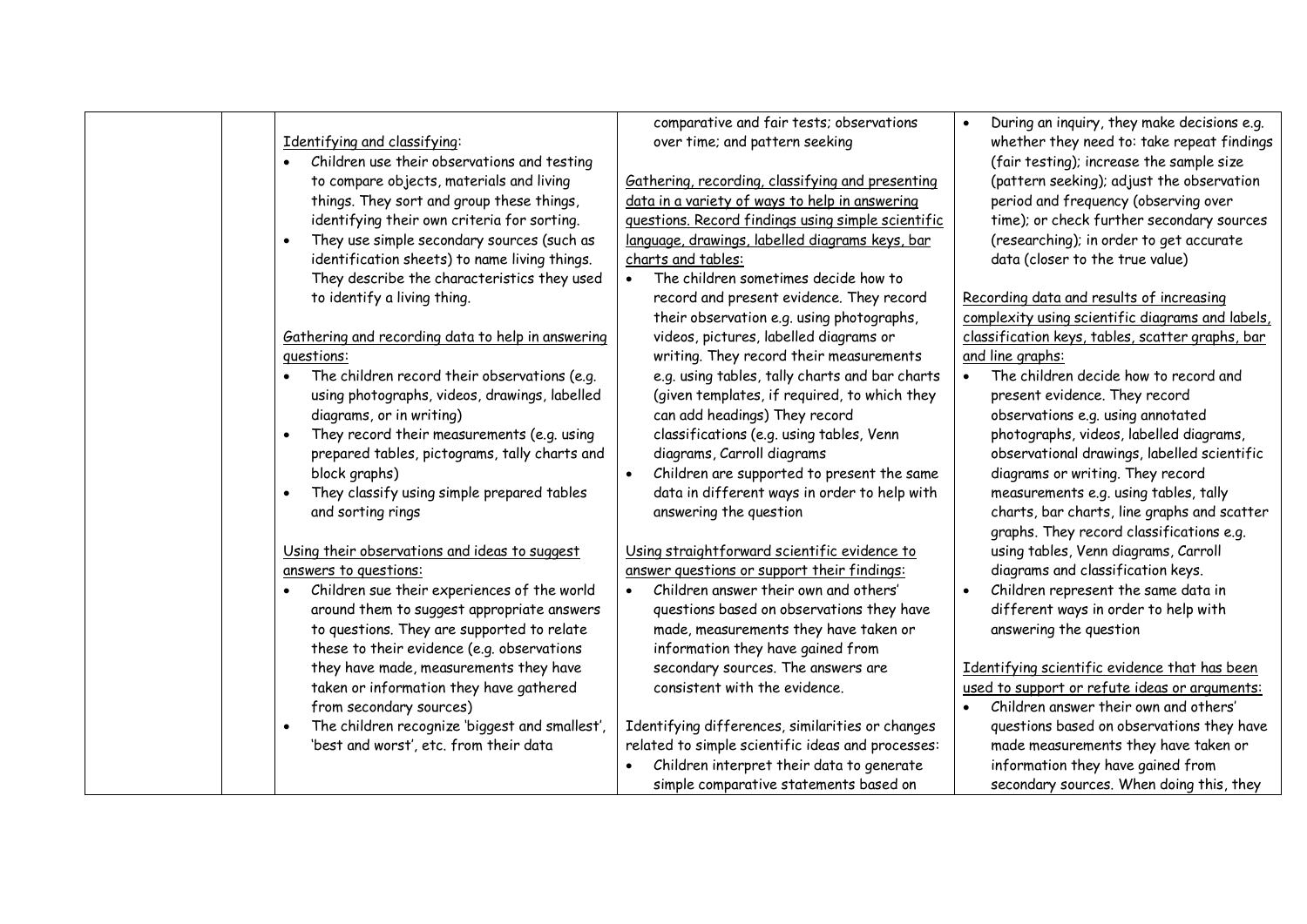|  | their evidence They begin to identify<br>naturally occurring patterns and causal<br>relationships<br>Using results to draw simple conclusions, make<br>predictions for new values, suggest<br>improvements and raise further questions:<br>They draw conclusions based on their<br>evidence and current subject knowledge<br>They identify ways in which they adapted<br>their method as they progressed or how<br>they would do it differently if they<br>repeated the enquiry<br>Children use their evidence to suggest<br>$\bullet$<br>values for different items tested using the<br>same method (e.g. the distance travelled by<br>a car on an additional surface)<br>Following a scientific experience, the<br>children ask further questions which can be<br>answered by extending the same enquiry<br>Reporting on findings from enquiries, including<br>oral and written explanations, displays or<br>presentations of results and conclusions:<br>They communicate their findings to an<br>audience both orally and in writing, using<br>appropriate scientific vocabulary | discuss whether other evidence supports<br>or refutes their answer.<br>They talk about how their scientific ideas<br>change due to new evidence that they have<br>gathered<br>They talk about how new discoveries<br>change scientific understanding<br>Reporting and presenting findings from<br>enquiries, including conclusions, causal<br>relationships and explanations of and degree of<br>trust in results, in oral and written forms such<br>as displays and other presentations:<br>In their conclusions, children: identify<br>causal relationships and patterns in the<br>natural world from their evidence; identify<br>results that do not fit the overall pattern;<br>and explain their findings using the<br>subject knowledge<br>They evaluate, for example, the choice of<br>method used, the control of variables, the<br>precision and accuracy of measurements<br>and the credibility of any secondary<br>sources used<br>They identify any limitations that reduce<br>the trust they have in their data<br>They communicate their findings to an<br>audience using relevant scientific language<br>and illustrations<br>Using test results to make predictions to set<br>up further comparative and fair tests:<br>Children use the scientific knowledge |
|--|--------------------------------------------------------------------------------------------------------------------------------------------------------------------------------------------------------------------------------------------------------------------------------------------------------------------------------------------------------------------------------------------------------------------------------------------------------------------------------------------------------------------------------------------------------------------------------------------------------------------------------------------------------------------------------------------------------------------------------------------------------------------------------------------------------------------------------------------------------------------------------------------------------------------------------------------------------------------------------------------------------------------------------------------------------------------------------------|-------------------------------------------------------------------------------------------------------------------------------------------------------------------------------------------------------------------------------------------------------------------------------------------------------------------------------------------------------------------------------------------------------------------------------------------------------------------------------------------------------------------------------------------------------------------------------------------------------------------------------------------------------------------------------------------------------------------------------------------------------------------------------------------------------------------------------------------------------------------------------------------------------------------------------------------------------------------------------------------------------------------------------------------------------------------------------------------------------------------------------------------------------------------------------------------------------------------------------------------------------------------------------|
|  |                                                                                                                                                                                                                                                                                                                                                                                                                                                                                                                                                                                                                                                                                                                                                                                                                                                                                                                                                                                                                                                                                      | gained from enguiry work to make                                                                                                                                                                                                                                                                                                                                                                                                                                                                                                                                                                                                                                                                                                                                                                                                                                                                                                                                                                                                                                                                                                                                                                                                                                              |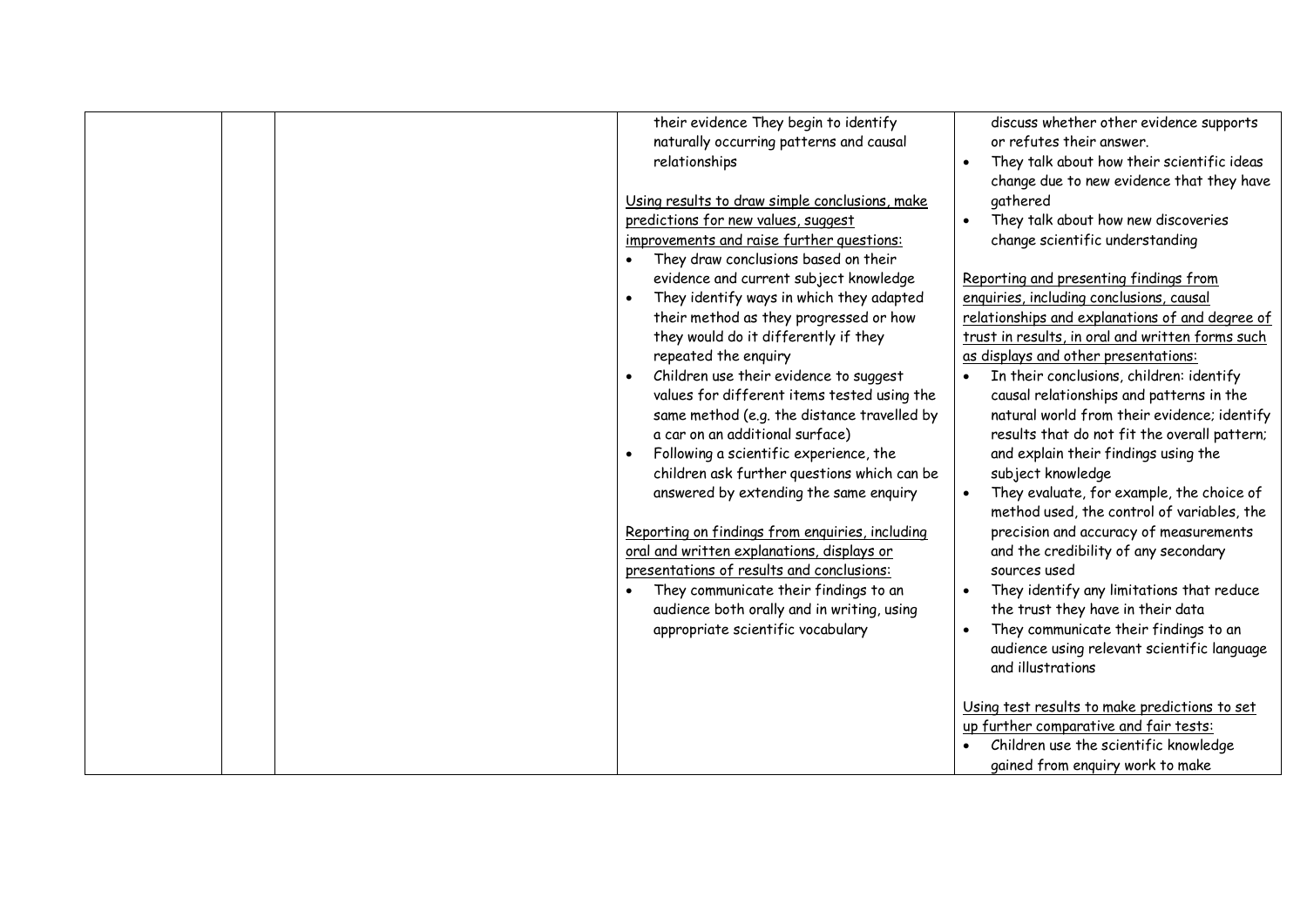|  | predictions they can investigate using<br>comparative and fair tests |
|--|----------------------------------------------------------------------|
|  |                                                                      |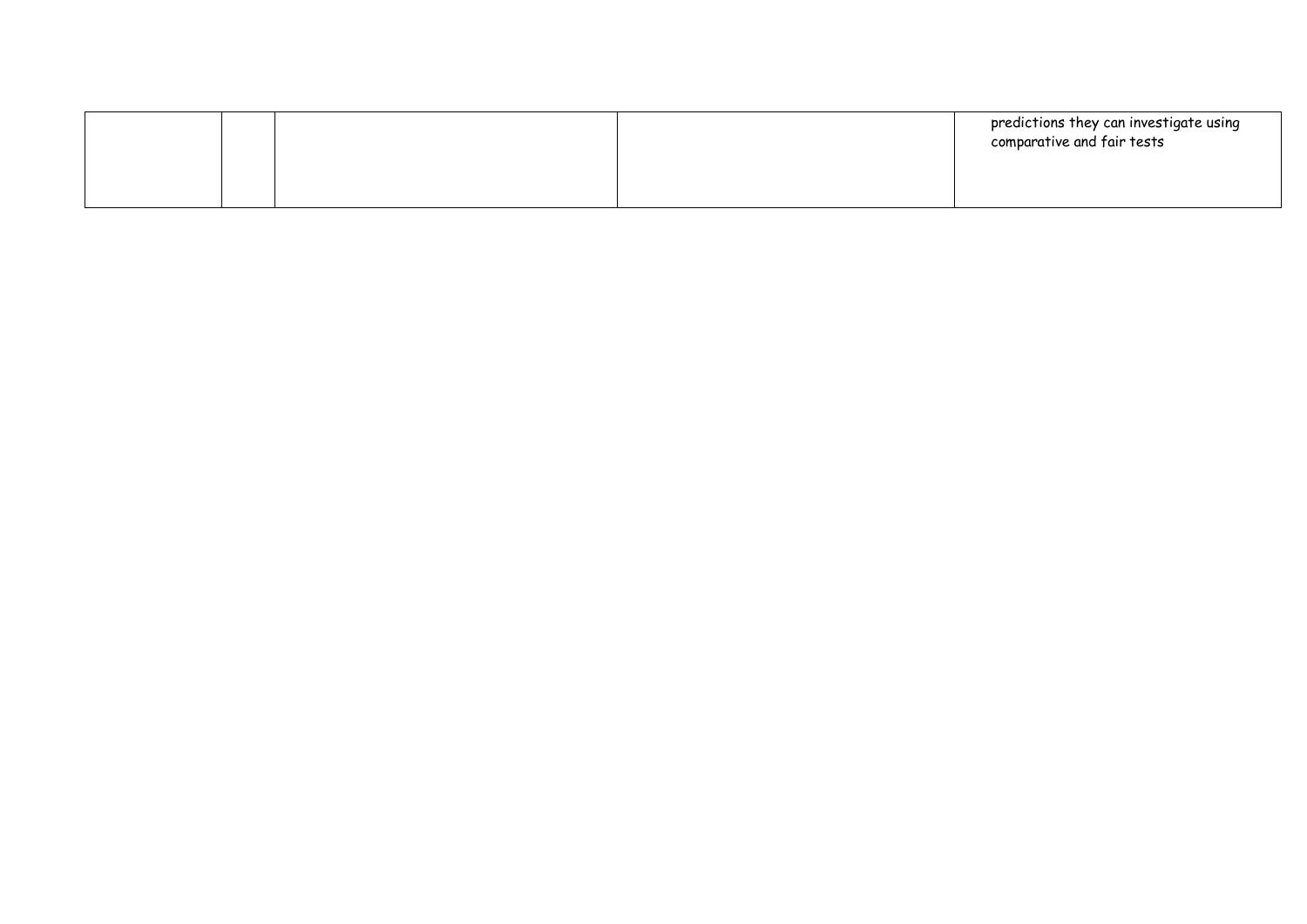| Assessment | $\star$ | I can ask simple<br>$\bullet$<br>questions<br>I can use simple<br>$\bullet$<br>equipment to<br>look very closely<br>at things<br>I can test<br>$\bullet$<br>things in simple<br>ways<br>I can group<br>$\bullet$<br>similar objects<br>or items<br>together<br>I answer<br>$\bullet$<br>questions in<br>science by<br>thinking about<br>what I have<br>seen<br>I can find<br>$\bullet$<br>information<br>which helps me<br>when I have to<br>answer<br>questions | $\bullet$ | I can ask simple<br>questions and know<br>that there can be<br>more than one answer<br>I can use simple<br>equipment to look<br>very closely at things<br>so I can understand<br>them better<br>I can test things in<br>simple ways<br>I can identify<br>different things in<br>science and can group<br>similar ones together<br>I use what I have<br>seen and think to help<br>me when I answer<br>questions<br>I can find information<br>and write it doen<br>which help me when I<br>have to answer<br>questions | $\bullet$ | I use my results<br>to draw a<br>conclusion,<br>suggest<br>improvements<br>and make<br>predictions for<br>answering a<br>different<br>question<br>I can identify<br>some simple<br>differences and<br>similarities when<br>making<br>comparisons<br>I support my<br>answers by<br>pointing out the<br>scientific<br>evidence<br>I can report my<br>conclusion from<br>the results of<br>my experiment<br>I can gather the<br>data I need to<br>answer a<br>scientific<br>questions and<br>then present<br>them in a table,<br>grid or graph<br>I can record my<br>findings in | $\bullet$<br>$\bullet$ | I use my results to<br>draw a conclusion<br>and make predictions<br>or suggest<br>improvements for<br>answering a<br>different question<br>or repeating my test<br>I can identify<br>differences.<br>similarities or<br>changes when making<br>comparisons in my<br>experiments or<br>scientific learning<br>I support my<br>answers or<br>conclusions by<br>pointing out the<br>scientific evidence<br>I can report my<br>conclusion from the<br>data I have<br>measured<br>I can gather the<br>data I need to<br>answer a scientific<br>question and then<br>present it in an<br>appropriate way<br>(such as a table, grid<br>or graph)<br>I can record my<br>findings in labelled | I support my<br>argument by using<br>some detailed<br>scientific evidence<br>I can plan scientific<br>experiments,<br>stating which one<br>variable will remain<br>constant<br>I take<br>measurements<br>accurately and<br>repeat<br>measurements to<br>improve my<br>accuracy too<br>I can explore a<br>range of graphs and<br>charts such as<br>scientific diagrams<br>and labels,<br>classification keys,<br>tables, scatter<br>graphs, bar and line<br>graphs<br>I look at<br>experiment test<br>results and can<br>refine tests to<br>make them fairer<br>I can explain my<br>conclusions using a<br>report or graph to<br>describe the key | $\bullet$<br>$\bullet$<br>$\bullet$<br>$\bullet$ | I support an<br>argument using<br>specific<br>scientific<br>evidence<br>I can plan<br>scientific<br>experiments to<br>answer<br>questions,<br>including listing<br>the variables in<br>the test and<br>stating which<br>one variable will<br>remain constant<br>I take<br>measurements<br>very accurately<br>and repeat my<br>measurements<br>to improve y<br>accuracy too<br>I can use and<br>explore a range<br>of graphs and<br>charts such as<br>scientific<br>diagrams and<br>labels,<br>classification<br>keys, tables,<br>scatter graphs,<br>bar and line<br>graphs |
|------------|---------|------------------------------------------------------------------------------------------------------------------------------------------------------------------------------------------------------------------------------------------------------------------------------------------------------------------------------------------------------------------------------------------------------------------------------------------------------------------|-----------|----------------------------------------------------------------------------------------------------------------------------------------------------------------------------------------------------------------------------------------------------------------------------------------------------------------------------------------------------------------------------------------------------------------------------------------------------------------------------------------------------------------------|-----------|-------------------------------------------------------------------------------------------------------------------------------------------------------------------------------------------------------------------------------------------------------------------------------------------------------------------------------------------------------------------------------------------------------------------------------------------------------------------------------------------------------------------------------------------------------------------------------|------------------------|--------------------------------------------------------------------------------------------------------------------------------------------------------------------------------------------------------------------------------------------------------------------------------------------------------------------------------------------------------------------------------------------------------------------------------------------------------------------------------------------------------------------------------------------------------------------------------------------------------------------------------------------------------------------------------------|--------------------------------------------------------------------------------------------------------------------------------------------------------------------------------------------------------------------------------------------------------------------------------------------------------------------------------------------------------------------------------------------------------------------------------------------------------------------------------------------------------------------------------------------------------------------------------------------------------------------------------------------------|--------------------------------------------------|----------------------------------------------------------------------------------------------------------------------------------------------------------------------------------------------------------------------------------------------------------------------------------------------------------------------------------------------------------------------------------------------------------------------------------------------------------------------------------------------------------------------------------------------------------------------------|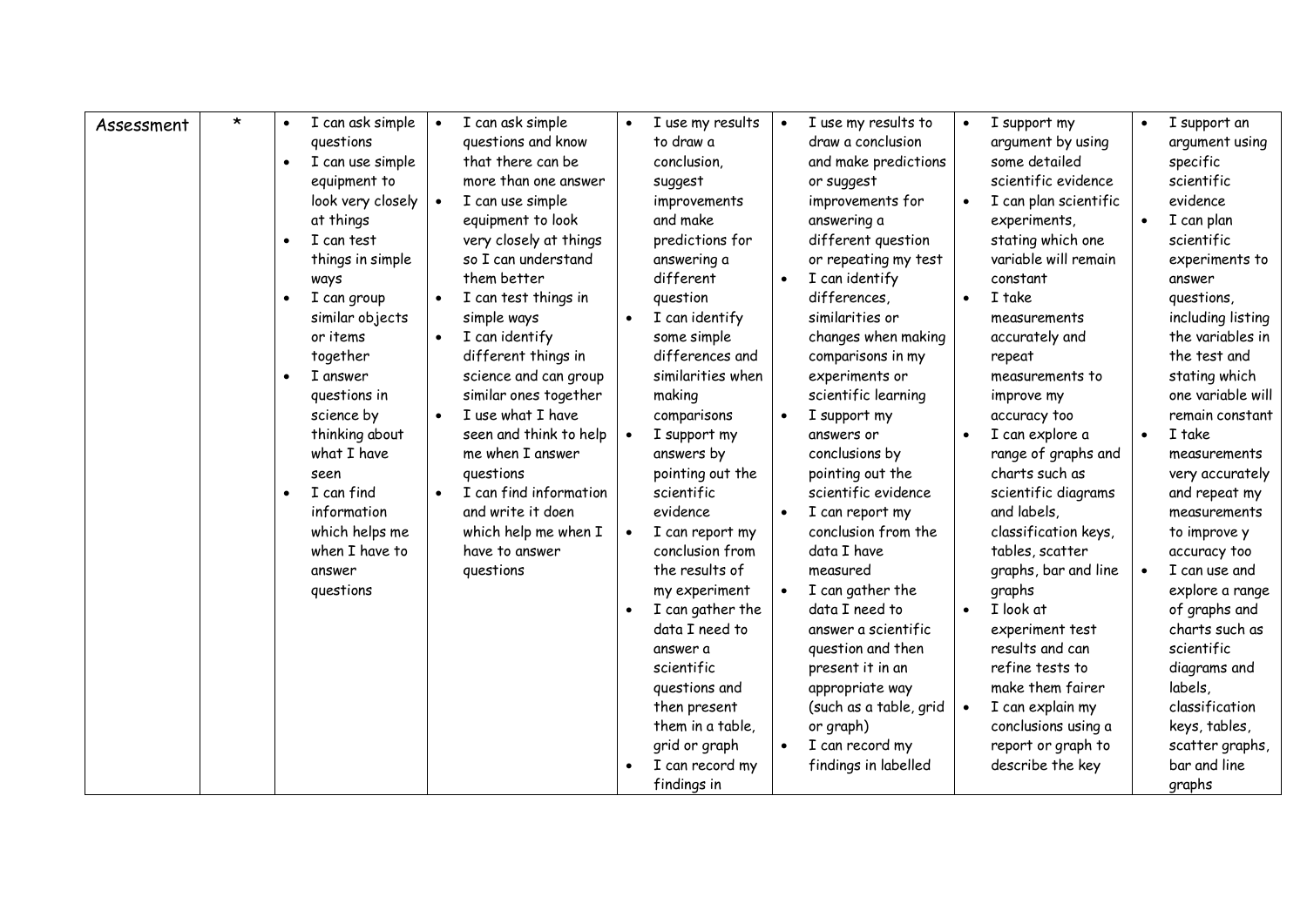|  |                             |                                 |                     | I look at        |
|--|-----------------------------|---------------------------------|---------------------|------------------|
|  | simple labelled             | diagrams, keys, bar             | evidence to support | $\bullet$        |
|  | diagrams, keys,             | charts or tables                | my answers          | experiment       |
|  | bar charts or               | I can set up a<br>$\bullet$     |                     | test results     |
|  | tables                      | practical fair test             |                     | and make         |
|  | I can set up a<br>$\bullet$ | experiment to                   |                     | predictions to   |
|  | simple fair test            | answer a scientific             |                     | answer further   |
|  | experiment to               | question                        |                     | scientific       |
|  | answer a                    | I can make careful<br>$\bullet$ |                     | questions or     |
|  | scientific                  | observations and                |                     | refine tests to  |
|  |                             |                                 |                     |                  |
|  | question                    | record accurate                 |                     | make them        |
|  | I can make<br>$\bullet$     | measurements using              |                     | fairer           |
|  | observations and            | equipment or a data             |                     | I can explain    |
|  | record                      | logger                          |                     | my conclusions   |
|  | measurements                | I can ask relevant              |                     | in details using |
|  | I can ask                   | questions and use               |                     | a report or      |
|  | relevant                    | different types of              |                     | graph to         |
|  | scientific                  | scientific enquiries            |                     | describe the     |
|  | questions                   | to answer them                  |                     | key evidence to  |
|  |                             |                                 |                     |                  |
|  |                             |                                 |                     | support my       |
|  |                             |                                 |                     | answers and      |
|  |                             |                                 |                     | highlight the    |
|  |                             |                                 |                     | specific causes  |
|  |                             |                                 |                     | of the           |
|  |                             |                                 |                     | outcomes of my   |
|  |                             |                                 |                     | experiment       |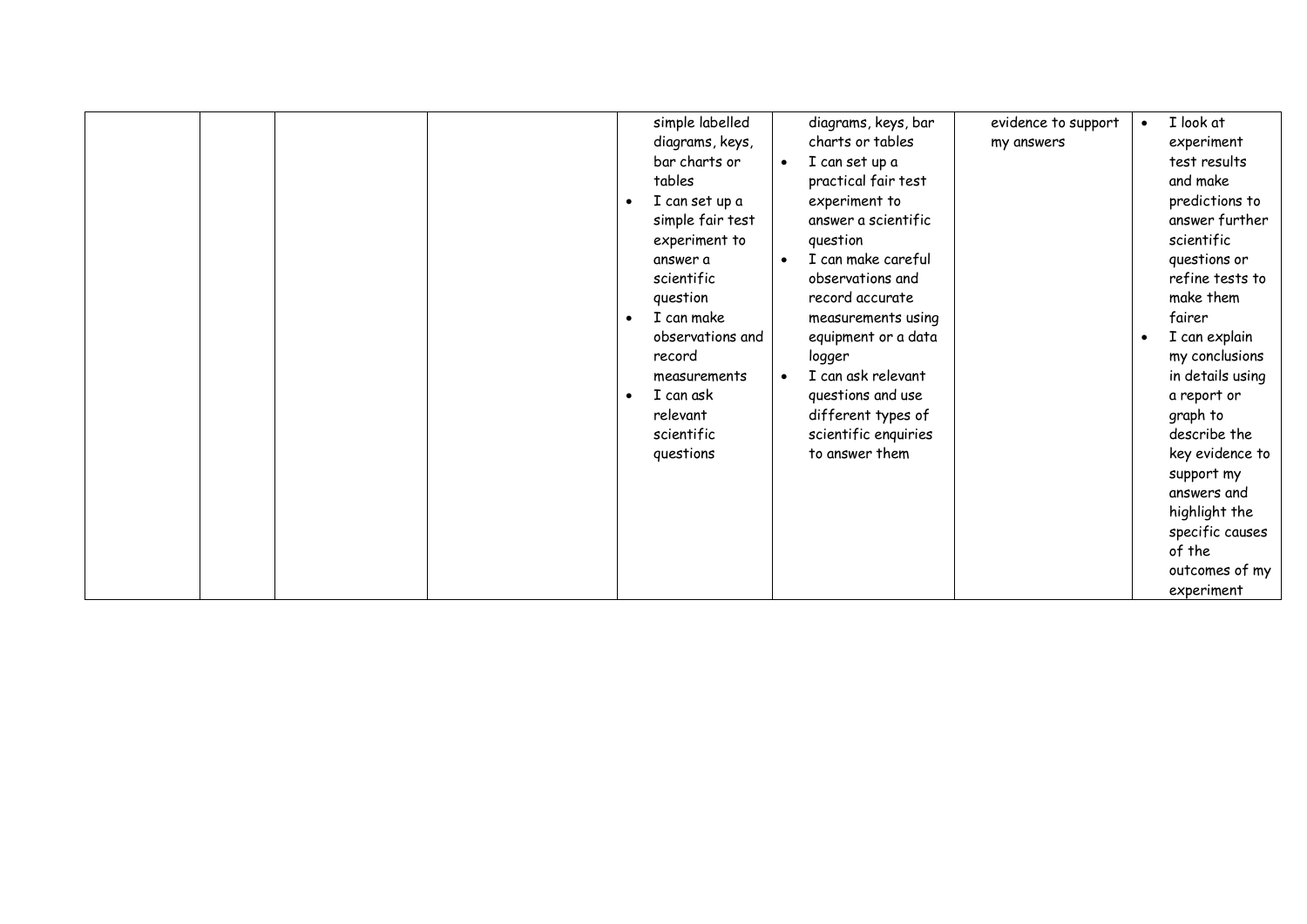| Key<br>Vocabulary        | $\star$ | question, answer<br>$\bullet$<br>observe, observing<br>$\bullet$<br>equipment<br>$\bullet$<br>identify, classify, sort, group<br>$\bullet$<br>record - diagram, chart, map<br>$\bullet$<br>data<br>$\bullet$<br>compare, contrast, describe<br>$\bullet$<br>biology, chemistry, physics<br>$\bullet$                                                                                                                                                 | Research, relevant questions scientific<br>enquiry<br>comparative and fair test systematic,<br>careful observation accurate measurements<br>equipment - thermometer, data logger<br>data - gather, record, classify, present<br>record - drawings, labelled diagrams, keys,<br>bar charts, tables<br>oral and written explanations<br>conclusion<br>predictions<br>differences, similarities, changes<br>evidence, improve, secondary sources<br>quides, keys<br>construct<br>interpret | variables<br>measurements<br>accuracy, precision<br>repeat readings<br>$\bullet$<br>report data - scientific diagrams, labels,<br>classification keys, tables, scatter graphs,<br>bar graph and line graphs<br>predictions<br>$\bullet$<br>further, comparative and fair test<br>report and present - conclusions, causal<br>relationship, explanations, degree of trust,<br>oral and written display and presentation<br>evidence - support, refute ideas or<br>arguments<br>identify, classify and describe<br>patterns<br>systematic<br>quantitative measurements |  |
|--------------------------|---------|------------------------------------------------------------------------------------------------------------------------------------------------------------------------------------------------------------------------------------------------------------------------------------------------------------------------------------------------------------------------------------------------------------------------------------------------------|-----------------------------------------------------------------------------------------------------------------------------------------------------------------------------------------------------------------------------------------------------------------------------------------------------------------------------------------------------------------------------------------------------------------------------------------------------------------------------------------|----------------------------------------------------------------------------------------------------------------------------------------------------------------------------------------------------------------------------------------------------------------------------------------------------------------------------------------------------------------------------------------------------------------------------------------------------------------------------------------------------------------------------------------------------------------------|--|
|                          |         |                                                                                                                                                                                                                                                                                                                                                                                                                                                      | Plants                                                                                                                                                                                                                                                                                                                                                                                                                                                                                  |                                                                                                                                                                                                                                                                                                                                                                                                                                                                                                                                                                      |  |
| EYFS/<br><b>NC Links</b> | $\star$ | Observe and describe<br>Identify and<br>$\bullet$<br>$\bullet$<br>how seeds and bulbs<br>name a variety<br>of common wild<br>grow into mature<br>and garden<br>plants<br>Find out and describe<br>plants, including<br>deciduous and<br>how plants need<br>water, light and a<br>evergreen trees<br>Identify and<br>suitable temperature<br>$\bullet$<br>to grow and stay<br>describe the<br>healthy<br>basic structure<br>of a variety of<br>common | Identify and<br>describe the<br>functions of<br>different parts<br>of a flowering<br>plant: roots,<br>stem/trunk,<br>leaves and<br>flowers<br>Explore the<br>$\bullet$<br>requirements of<br>plants for life                                                                                                                                                                                                                                                                            |                                                                                                                                                                                                                                                                                                                                                                                                                                                                                                                                                                      |  |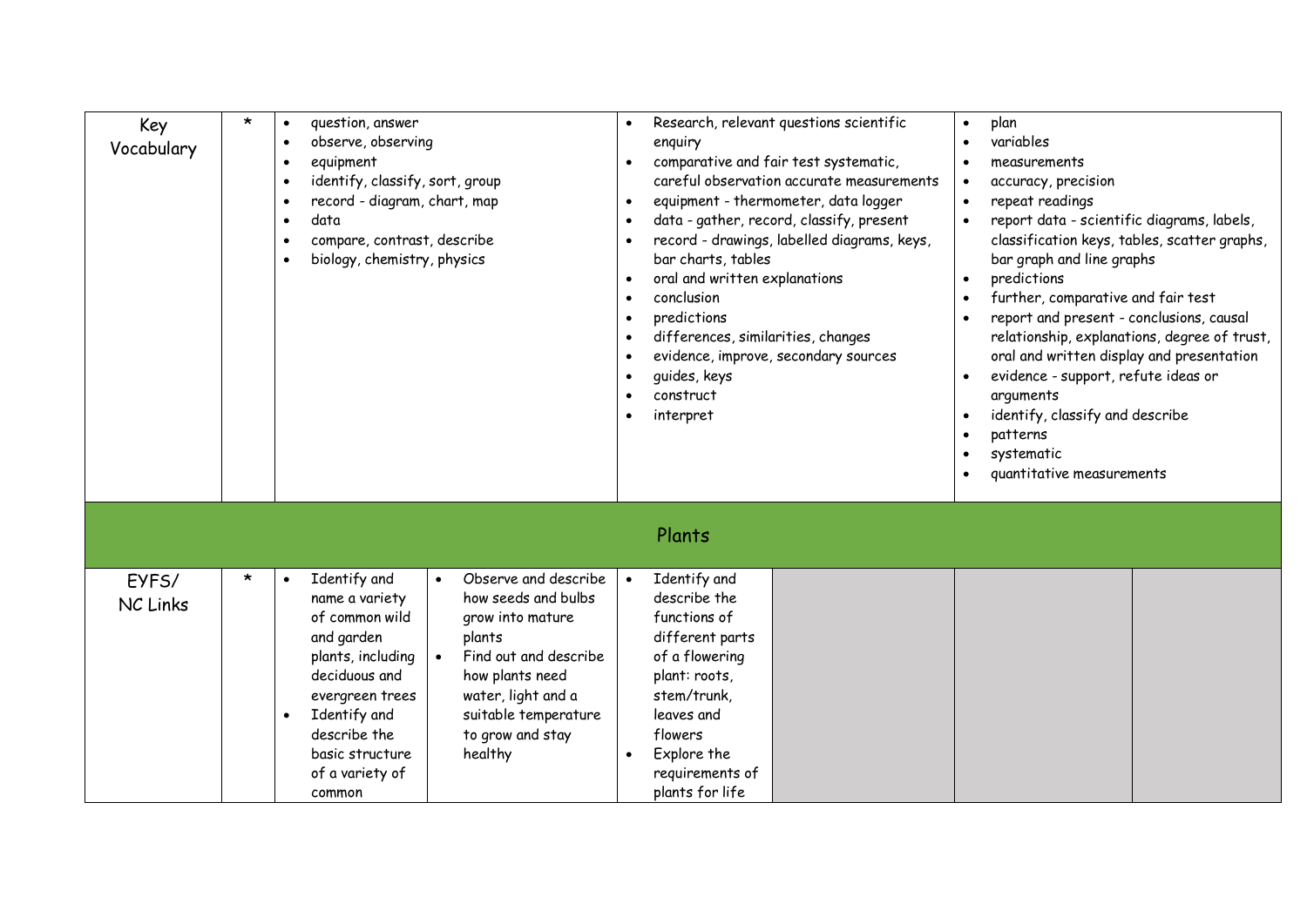|            |         | flowering                        |                                 | and growth and                  |  |  |
|------------|---------|----------------------------------|---------------------------------|---------------------------------|--|--|
|            |         | plants, including                |                                 | how they vary                   |  |  |
|            |         | trees                            |                                 | from plant to                   |  |  |
|            |         |                                  |                                 | plant                           |  |  |
|            |         |                                  |                                 | Investigate the<br>$\bullet$    |  |  |
|            |         |                                  |                                 | way in which                    |  |  |
|            |         |                                  |                                 | water is                        |  |  |
|            |         |                                  |                                 | transported                     |  |  |
|            |         |                                  |                                 | within plants                   |  |  |
|            |         |                                  |                                 | Explore the part<br>$\bullet$   |  |  |
|            |         |                                  |                                 | that flowers                    |  |  |
|            |         |                                  |                                 | play in the life                |  |  |
|            |         |                                  |                                 | cycle of                        |  |  |
|            |         |                                  |                                 | flowering plants,               |  |  |
|            |         |                                  |                                 | including                       |  |  |
|            |         |                                  |                                 | pollination, seed               |  |  |
|            |         |                                  |                                 | formation and                   |  |  |
|            |         |                                  |                                 | seed dispersal                  |  |  |
|            | $\star$ | I can name<br>$\bullet$          | I know and can<br>$\bullet$     | I know the<br>$\bullet$         |  |  |
| Assessment |         | some plants                      | describe how seeds              | different parts                 |  |  |
|            |         | that I often see                 | and bulbs grow into             | of a flowering                  |  |  |
|            |         | in the garden                    | mature plants                   | plant (roots,                   |  |  |
|            |         | and countryside                  | I know that plants<br>$\bullet$ | stem/trunk,                     |  |  |
|            |         | as well as some                  | need water, light and           | leaves and                      |  |  |
|            |         | trees that drop                  | a suitable                      | flowers) and                    |  |  |
|            |         | their leaves and                 |                                 |                                 |  |  |
|            |         | some that don't                  | temperature to grow             | what each part<br>does          |  |  |
|            |         | I understand<br>$\bullet$        | and stay healthy                | I know what a                   |  |  |
|            |         | the inside of                    |                                 |                                 |  |  |
|            |         |                                  |                                 | plant needs to                  |  |  |
|            |         | some plants and<br>trees and how |                                 | live and grow,<br>and that some |  |  |
|            |         |                                  |                                 |                                 |  |  |
|            |         | they grow which                  |                                 | plants need                     |  |  |
|            |         | I can explain to                 |                                 | more or less air,               |  |  |
|            |         | others                           |                                 | light, water,                   |  |  |
|            |         |                                  |                                 | nutrients from                  |  |  |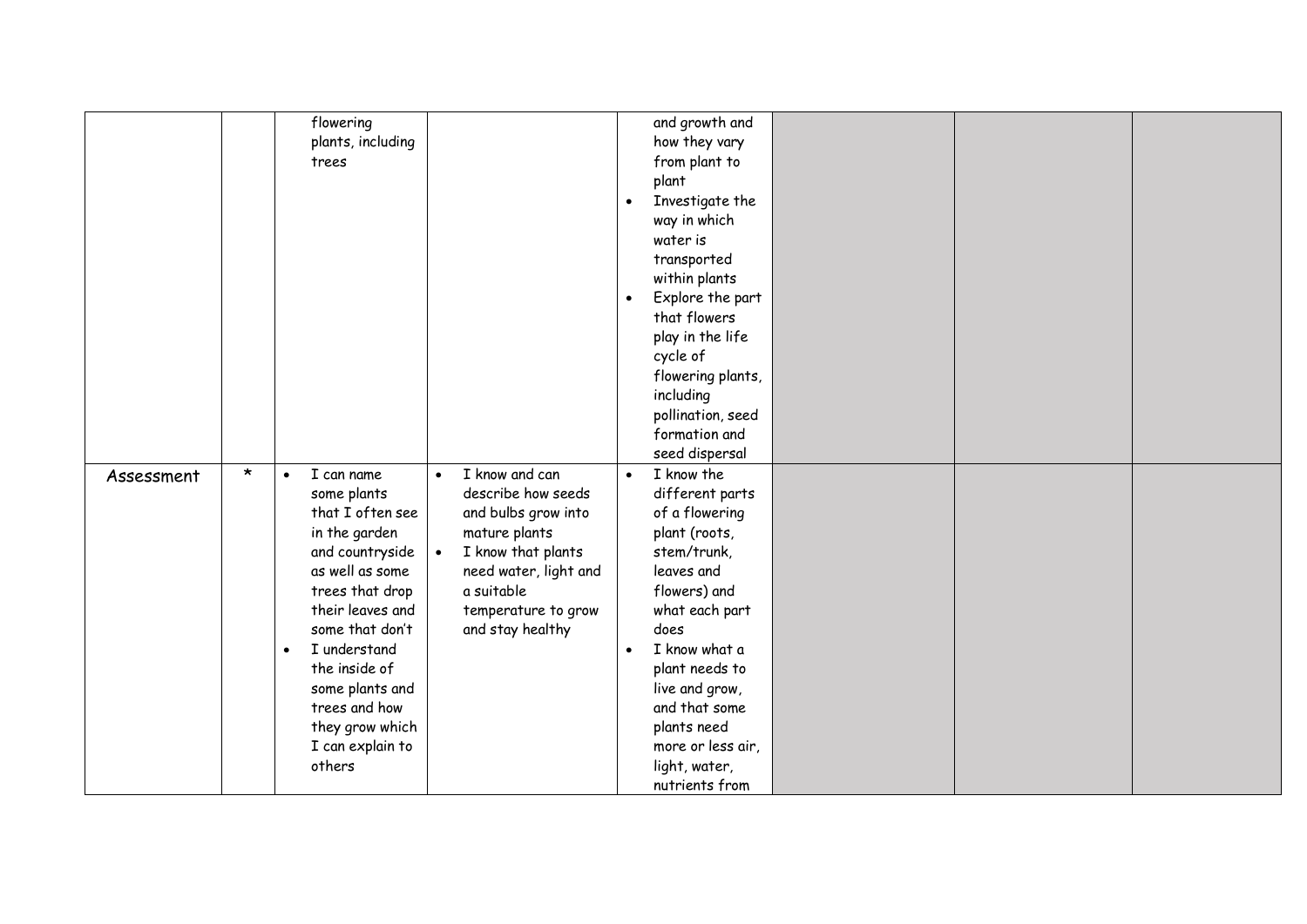|--|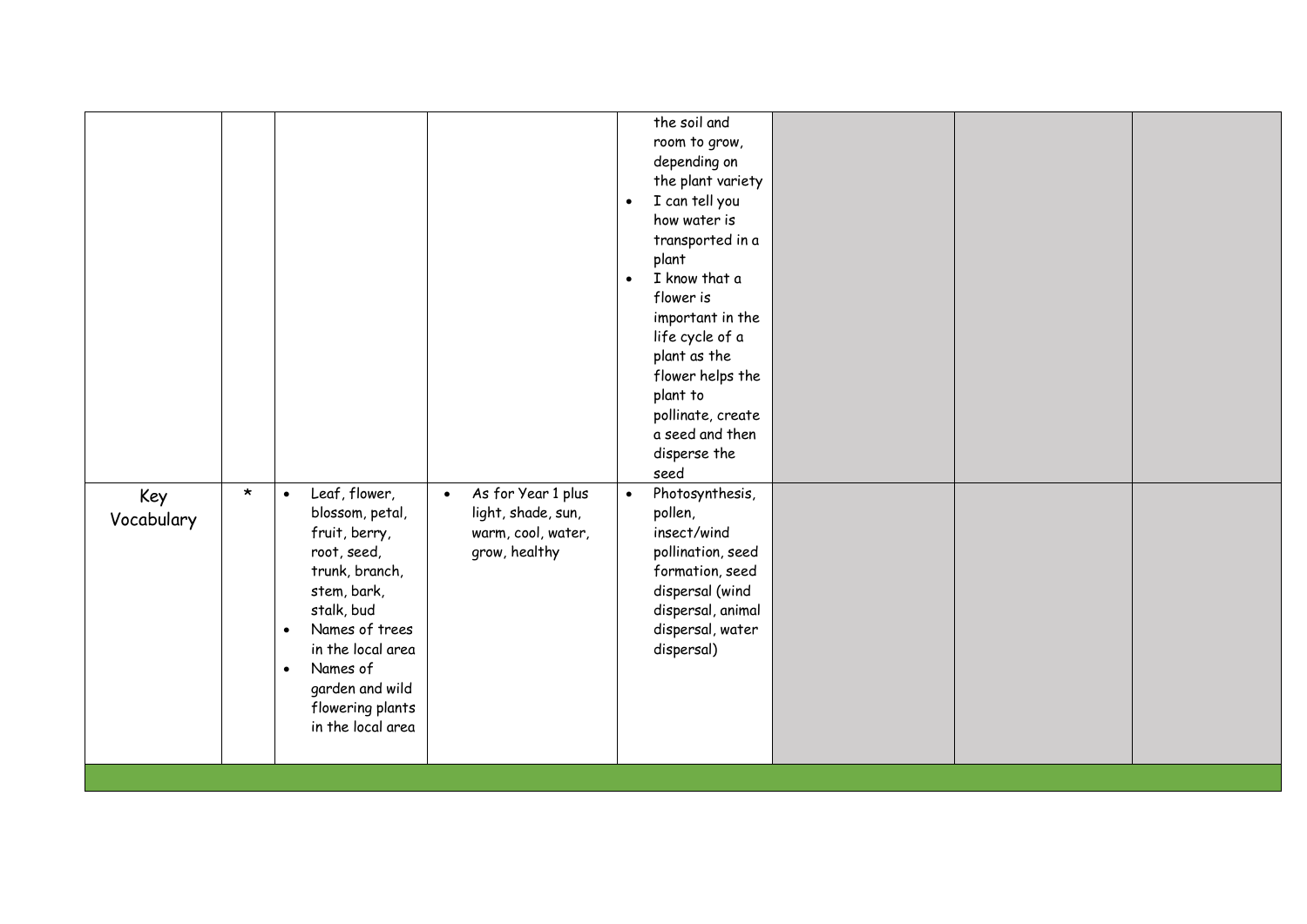|                          |                    |                                                                                                                                                                                                                                                                                                                                                                                                                                                                                                                                                                                                                                                                                                   | Living things and their habitats |                                                                                                                                                                                                                                                                                                                                                                                                          |                                                                                                                                                                                                                                               |                                                                                                                                                                                                                                                                                                                                                                                                          |
|--------------------------|--------------------|---------------------------------------------------------------------------------------------------------------------------------------------------------------------------------------------------------------------------------------------------------------------------------------------------------------------------------------------------------------------------------------------------------------------------------------------------------------------------------------------------------------------------------------------------------------------------------------------------------------------------------------------------------------------------------------------------|----------------------------------|----------------------------------------------------------------------------------------------------------------------------------------------------------------------------------------------------------------------------------------------------------------------------------------------------------------------------------------------------------------------------------------------------------|-----------------------------------------------------------------------------------------------------------------------------------------------------------------------------------------------------------------------------------------------|----------------------------------------------------------------------------------------------------------------------------------------------------------------------------------------------------------------------------------------------------------------------------------------------------------------------------------------------------------------------------------------------------------|
| EYFS/<br><b>NC Links</b> | $\star$<br>$\star$ | Explore and compare<br>$\bullet$<br>the differences<br>between things that<br>are living, dead and<br>have never been alive<br>Identify that most<br>living things live in<br>habitats to which<br>they are suited and<br>describe how<br>different habitats<br>provide for the basic<br>needs of different<br>animals and plants,<br>and how they depend<br>on each other<br>Identify and name a<br>variety of plants and<br>animals in their<br>habitats, including<br>microhabitats<br>Describe how animals<br>obtain their food<br>from plants and other<br>animals, using a simple<br>food chain, and<br>identify and name<br>different sources of<br>food<br>I can explore and<br>$\bullet$ |                                  | Recognise that living<br>things can be<br>grouped in a variety<br>of ways<br>Explore an use<br>$\bullet$<br>classification keys<br>to help group,<br>identify and name a<br>variety of living<br>things in their local<br>and wider<br>environment<br>Recognise that<br>$\bullet$<br>environments can<br>change and that this<br>can sometimes pose<br>dangers to living<br>things<br>I can group living | Describe the<br>$\bullet$<br>differences in the<br>life cycles of a<br>mammal, an<br>amphibian, an insect<br>and a bird<br>Describe the life<br>process of<br>reproduction in<br>some plants and<br>animals<br>I can speak about<br>$\bullet$ | Describe how<br>$\bullet$<br>living things are<br>classified into<br>broad groups<br>according to<br>common<br>observable<br>characteristics<br>and based on<br>similarities and<br>differences,<br>including<br>microorganisms<br>plants and<br>animals<br>Give reasons<br>$\bullet$<br>for classifying<br>plants and<br>animals based<br>on specific<br>characteristics<br>I can describe<br>$\bullet$ |
| Assessment               |                    | compare the<br>differences between<br>things that are living,                                                                                                                                                                                                                                                                                                                                                                                                                                                                                                                                                                                                                                     |                                  | things in many ways<br>- such as their size,<br>their appearance,                                                                                                                                                                                                                                                                                                                                        | the different life<br>cycles of mammals,                                                                                                                                                                                                      | the groups I<br>classify things<br>into                                                                                                                                                                                                                                                                                                                                                                  |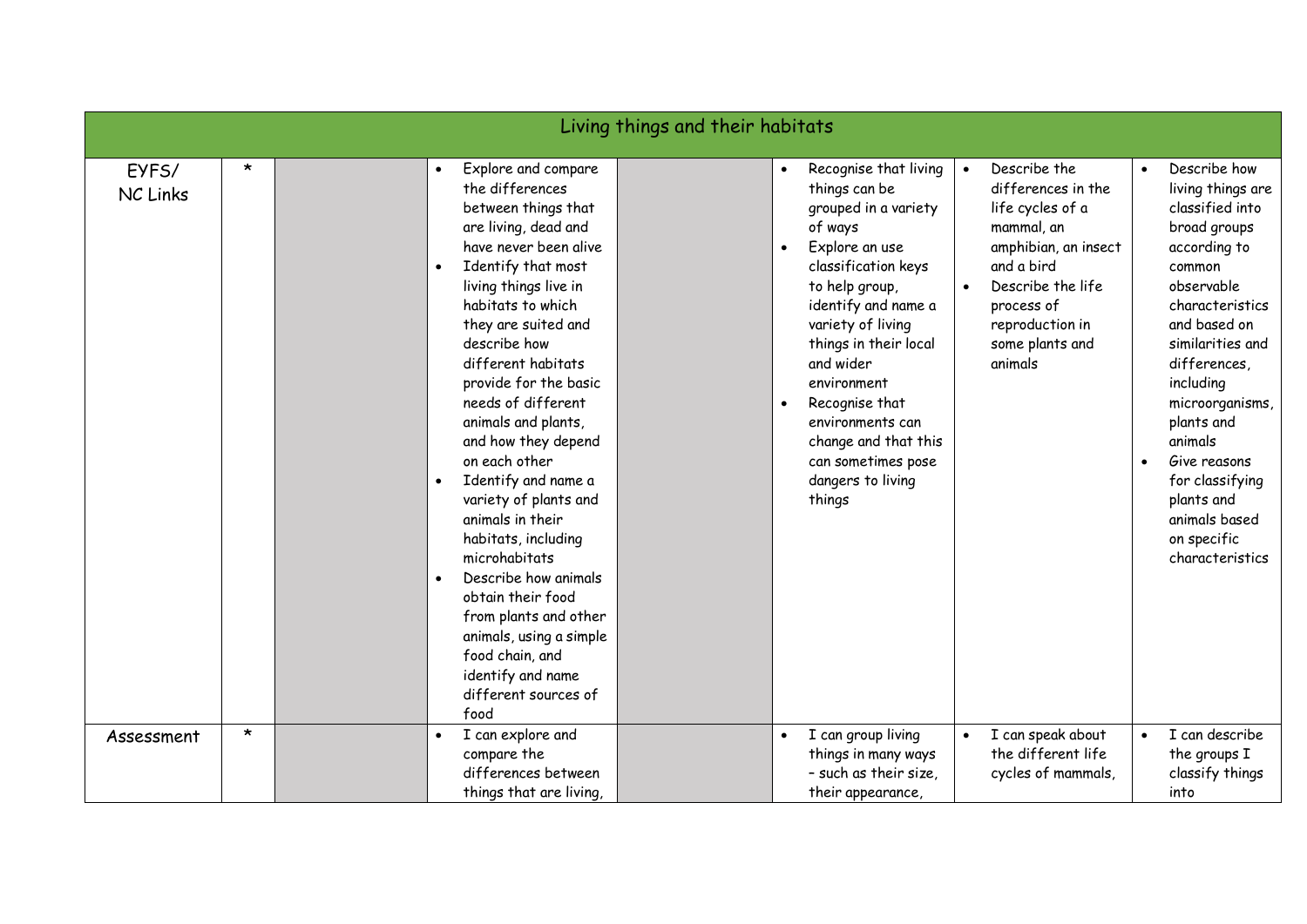|            |         |           | dead, and things that   |           | their habitat or      |           | amphibians, insects | $\bullet$ | I can describe   |
|------------|---------|-----------|-------------------------|-----------|-----------------------|-----------|---------------------|-----------|------------------|
|            |         |           | have never been alive   |           | needs                 |           | and birds           |           | why I classify   |
|            |         | $\bullet$ | I can identify that     | $\bullet$ | I know how to use a   | $\bullet$ | I can describe the  |           | plants and       |
|            |         |           | most living things live |           | classification key in |           | process of          |           | animals in       |
|            |         |           | in places which suit    |           | science to identify   |           | reproduction in     |           | certain ways     |
|            |         |           | their basic needs. I    |           | and animal or plant   |           | some plants and     |           |                  |
|            |         |           | can describe how        | $\bullet$ | I know that an        |           | animals             |           |                  |
|            |         |           | different kinds of      |           | environment may       |           | I know the stages   |           |                  |
|            |         |           | animals and plants      |           | change over time,     |           | of change as        |           |                  |
|            |         |           | need different types    |           | and this can be       |           | humans develop to   |           |                  |
|            |         |           | of places to live and   |           | dangerous for the     |           | old age             |           |                  |
|            |         |           | that they depend on     |           | living things in the  |           |                     |           |                  |
|            |         |           | each other              |           | environment           |           |                     |           |                  |
|            |         | $\bullet$ | I can identify and      |           |                       |           |                     |           |                  |
|            |         |           | name a variety of       |           |                       |           |                     |           |                  |
|            |         |           | plants and animals in   |           |                       |           |                     |           |                  |
|            |         |           | their habitats,         |           |                       |           |                     |           |                  |
|            |         |           | including micro-        |           |                       |           |                     |           |                  |
|            |         |           | habitats                |           |                       |           |                     |           |                  |
|            |         |           | I understand the        |           |                       |           |                     |           |                  |
|            |         |           | simple food chain and   |           |                       |           |                     |           |                  |
|            |         |           | can identify and name   |           |                       |           |                     |           |                  |
|            |         |           | different sources of    |           |                       |           |                     |           |                  |
|            |         |           | food. I can describe    |           |                       |           |                     |           |                  |
|            |         |           | how animals obtain      |           |                       |           |                     |           |                  |
|            |         |           | their food from         |           |                       |           |                     |           |                  |
|            |         |           | plants and other        |           |                       |           |                     |           |                  |
|            |         |           | animals                 |           |                       |           |                     |           |                  |
| Key        | $\star$ |           | Living, dead, never     | $\bullet$ | Classification,       | $\bullet$ | Life cycle,         | $\bullet$ | Vertebrates,     |
| Vocabulary |         |           | been alive, suited,     |           | classification keys,  |           | reproduce, sexual,  |           | fish,            |
|            |         |           | suitable, basic needs,  |           | environment,          |           | sperm, fertilises,  |           | amphibians,      |
|            |         |           | food, food chain,       |           | habitat, human        |           | egg, live young,    |           | reptiles, birds, |
|            |         |           | shelter, move, feed     |           | impact, positive,     |           | metamorphosis,      |           | mammals,         |
|            |         |           |                         |           | negative, migrate,    |           | asexual, plantlets, |           | invertebrates,   |
|            |         |           |                         |           | hibernate             |           |                     |           | insects,         |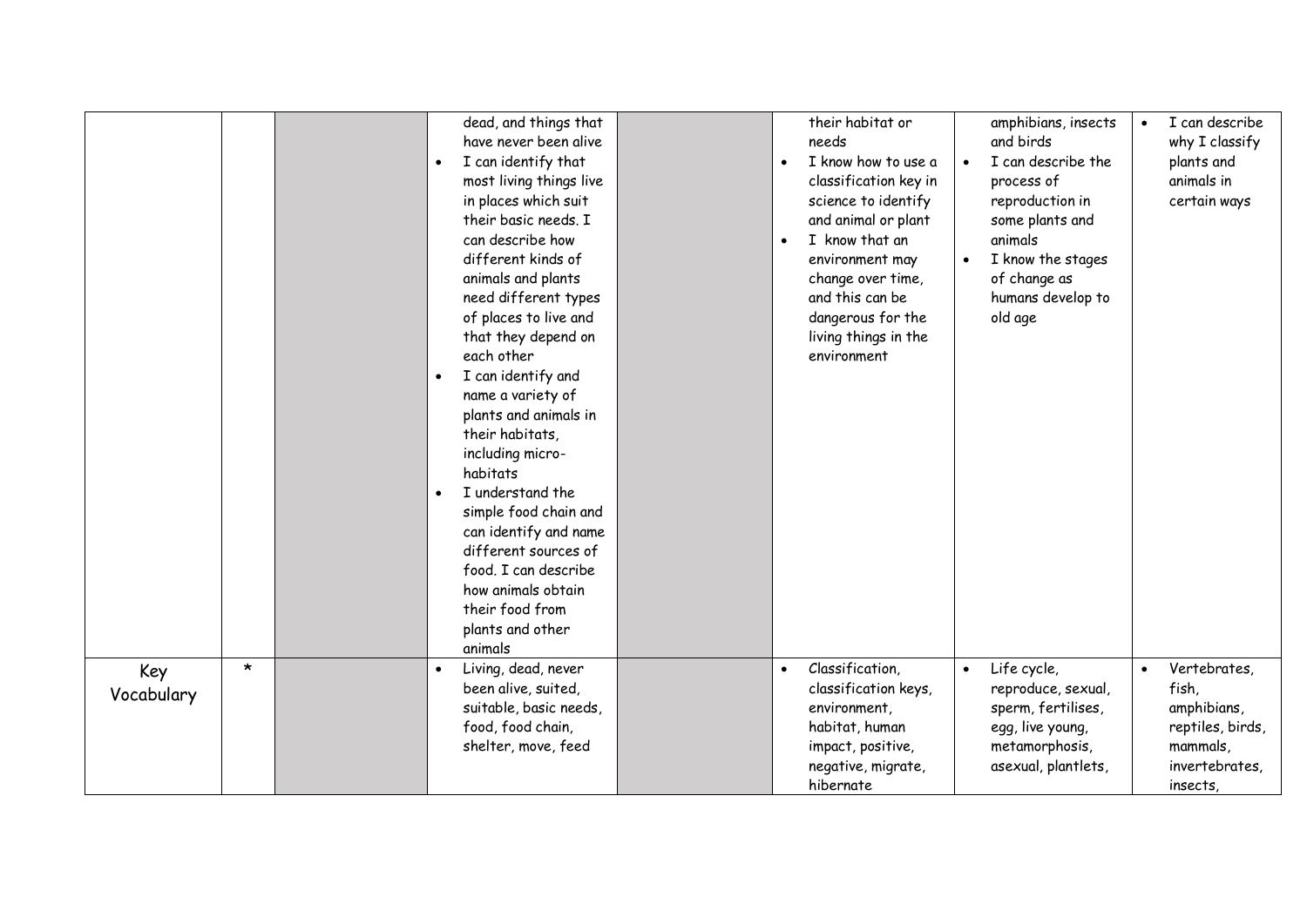|                          |         |                                                                                                                                                                                                                                                                                                                                                                                                                                                    | Names of local<br>habitats e.g. pond,<br>woodland etc.<br>Names of micro-<br>habitats e.g. under<br>logs, in bushes etc.                                                                                                                                                                                                                                                                          |                                                                                                                                                                                                                                                                                                                                                |                                                                                                                                                                                                                                                                                                                     | runners, bulbs,<br>cuttings                             | spiders, snails,<br>worms,<br>flowering, non-<br>flowering                                                                                                                                                                                                                                                                                                                                                                                     |
|--------------------------|---------|----------------------------------------------------------------------------------------------------------------------------------------------------------------------------------------------------------------------------------------------------------------------------------------------------------------------------------------------------------------------------------------------------------------------------------------------------|---------------------------------------------------------------------------------------------------------------------------------------------------------------------------------------------------------------------------------------------------------------------------------------------------------------------------------------------------------------------------------------------------|------------------------------------------------------------------------------------------------------------------------------------------------------------------------------------------------------------------------------------------------------------------------------------------------------------------------------------------------|---------------------------------------------------------------------------------------------------------------------------------------------------------------------------------------------------------------------------------------------------------------------------------------------------------------------|---------------------------------------------------------|------------------------------------------------------------------------------------------------------------------------------------------------------------------------------------------------------------------------------------------------------------------------------------------------------------------------------------------------------------------------------------------------------------------------------------------------|
|                          |         |                                                                                                                                                                                                                                                                                                                                                                                                                                                    |                                                                                                                                                                                                                                                                                                                                                                                                   | Animals, including humans                                                                                                                                                                                                                                                                                                                      |                                                                                                                                                                                                                                                                                                                     |                                                         |                                                                                                                                                                                                                                                                                                                                                                                                                                                |
| EYFS/<br><b>NC Links</b> | $\star$ | Identify and<br>$\bullet$<br>name a variety<br>of common<br>animals<br>including fish,<br>amphibians,<br>reptiles, birds<br>and mammals<br>Identify and<br>$\bullet$<br>name a variety<br>of common<br>animals that are<br>carnivores,<br>herbivores and<br>omnivores<br>Describe and<br>$\bullet$<br>compare the<br>structure of a<br>variety of<br>common animals<br>(fish,<br>amphibians,<br>reptiles, birds<br>and mammals,<br>including pets) | Notice that animals,<br>$\bullet$<br>including humans,<br>have offspring which<br>grow into adults<br>Find out about and<br>$\bullet$<br>describe the basic<br>needs of animals,<br>including humans, for<br>survival (water, food<br>and air)<br>Describe the<br>$\bullet$<br>importance for<br>humans of exercise,<br>eating the right<br>amounts of different<br>types of food, and<br>hygiene | Identify that<br>animals,<br>including<br>humans, need<br>the right types<br>and amount of<br>nutrition, and<br>that they cannot<br>make their own<br>food; they get<br>nutrition from<br>what they eat<br>Identify that<br>humans and<br>some other<br>animals have<br>skeletons and<br>muscles for<br>support,<br>protection and<br>movement | Describe the simple<br>$\bullet$<br>functions of the<br>basic parts of the<br>digestive system in<br>humans<br>Identify the<br>different types of<br>teeth in humans and<br>their simple<br>functions<br>Construct and<br>interpret a variety<br>of food chains,<br>identifying<br>producers,<br>predators and prey | Describe the<br>changes as humans<br>develop to old age | Identify and<br>$\bullet$<br>name the main<br>parts of the<br>human<br>circulatory<br>system, and<br>describe the<br>functions of<br>the heart,<br>blood vessels<br>and blood<br>Recognise the<br>$\bullet$<br>impact of diet,<br>exercise, drugs<br>and lifestyle on<br>the way their<br>bodies function<br>Describe the<br>$\bullet$<br>ways in which<br>nutrients and<br>water are<br>transported<br>within animals,<br>including<br>humans |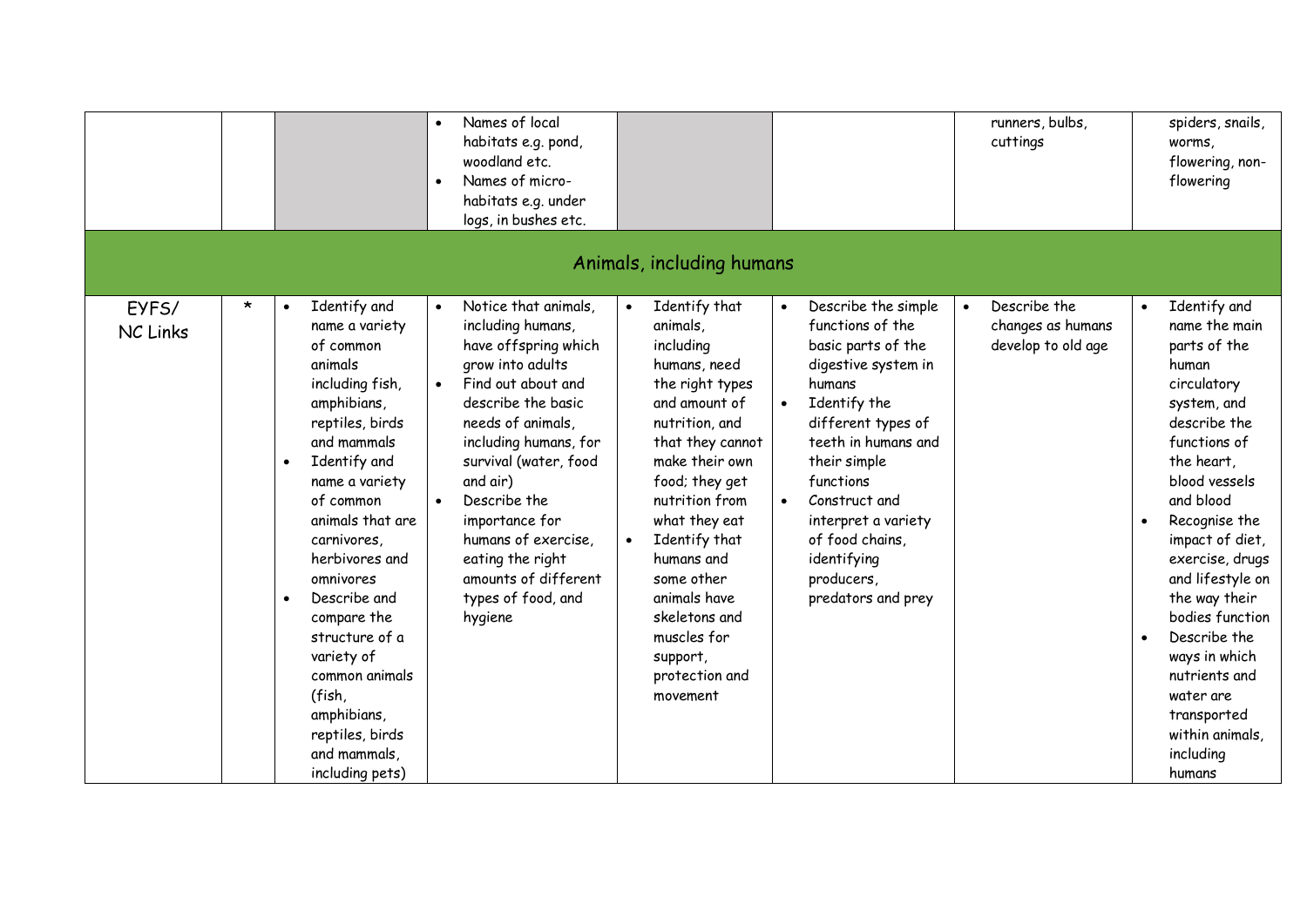|            |         | $\bullet$                           | Identify, name,<br>draw and label<br>the basic parts<br>of the human<br>body and say<br>which part of<br>the body is<br>associated with<br>each sense                                                                                                                                                                                                                                                                    |                        |                                                                                                                                                                                                                                                                                                                 |                        |                                                                                                                                                                                                                                                                                 |           |                                                                                                                                                                                                                                                                                                                          |                                                                   |                                     |                                                                                                                                                                                                                                                                                                                                                                                                               |
|------------|---------|-------------------------------------|--------------------------------------------------------------------------------------------------------------------------------------------------------------------------------------------------------------------------------------------------------------------------------------------------------------------------------------------------------------------------------------------------------------------------|------------------------|-----------------------------------------------------------------------------------------------------------------------------------------------------------------------------------------------------------------------------------------------------------------------------------------------------------------|------------------------|---------------------------------------------------------------------------------------------------------------------------------------------------------------------------------------------------------------------------------------------------------------------------------|-----------|--------------------------------------------------------------------------------------------------------------------------------------------------------------------------------------------------------------------------------------------------------------------------------------------------------------------------|-------------------------------------------------------------------|-------------------------------------|---------------------------------------------------------------------------------------------------------------------------------------------------------------------------------------------------------------------------------------------------------------------------------------------------------------------------------------------------------------------------------------------------------------|
| Assessment | $\star$ | $\bullet$<br>$\bullet$<br>$\bullet$ | I can identify<br>and name a<br>variety of<br>common animals,<br>including fish,<br>amphibians,<br>reptiles, birds<br>and mammals<br>I know the<br>names of some<br>animals which<br>eat meat.<br>others that<br>each vegetables<br>and some that<br>eat both<br>I can describe<br>the different<br>shape and form<br>of a number of<br>animals<br>including my<br>pets<br>I know the<br>parts of the<br>human body, can | $\bullet$<br>$\bullet$ | I know that animals,<br>including humans,<br>have babies which<br>grow into adults<br>I know that animals,<br>including humans,<br>need water, food and<br>air to survive<br>I know that exercise,<br>eating the right<br>amounts of different<br>types of food, and<br>hygiene are all<br>important for humans | $\bullet$<br>$\bullet$ | I know that<br>animals,<br>including<br>humans, need<br>the right types<br>of nutrition and<br>they get<br>nutrition from<br>what they eat<br>I know that<br>humans and<br>some other<br>animals have<br>skeletons and<br>muscles for<br>support,<br>protection and<br>movement | $\bullet$ | I can describe some<br>of the ways food is<br>digested in the<br>digestive system in<br>humans<br>I know humans have<br>different types of<br>teeth and how each<br>tooth type has a<br>different job when<br>eating<br>When I build a food<br>chain, I can tell you<br>what are the<br>producers,<br>predators and prey | I know the stages<br>of change as<br>humans develop to<br>old age | $\bullet$<br>$\bullet$<br>$\bullet$ | I can describe<br>and name the<br>main parts of<br>the human<br>circulatory<br>system, and<br>describe the<br>functions of<br>the heart,<br>blood vessels<br>and blood<br>I know that<br>good and bad<br>diet, exercise,<br>drugs and<br>lifestyle all<br>have an effect<br>on how the<br>body functions<br>I know how<br>nutrients and<br>water are<br>transported<br>within animals,<br>including<br>humans |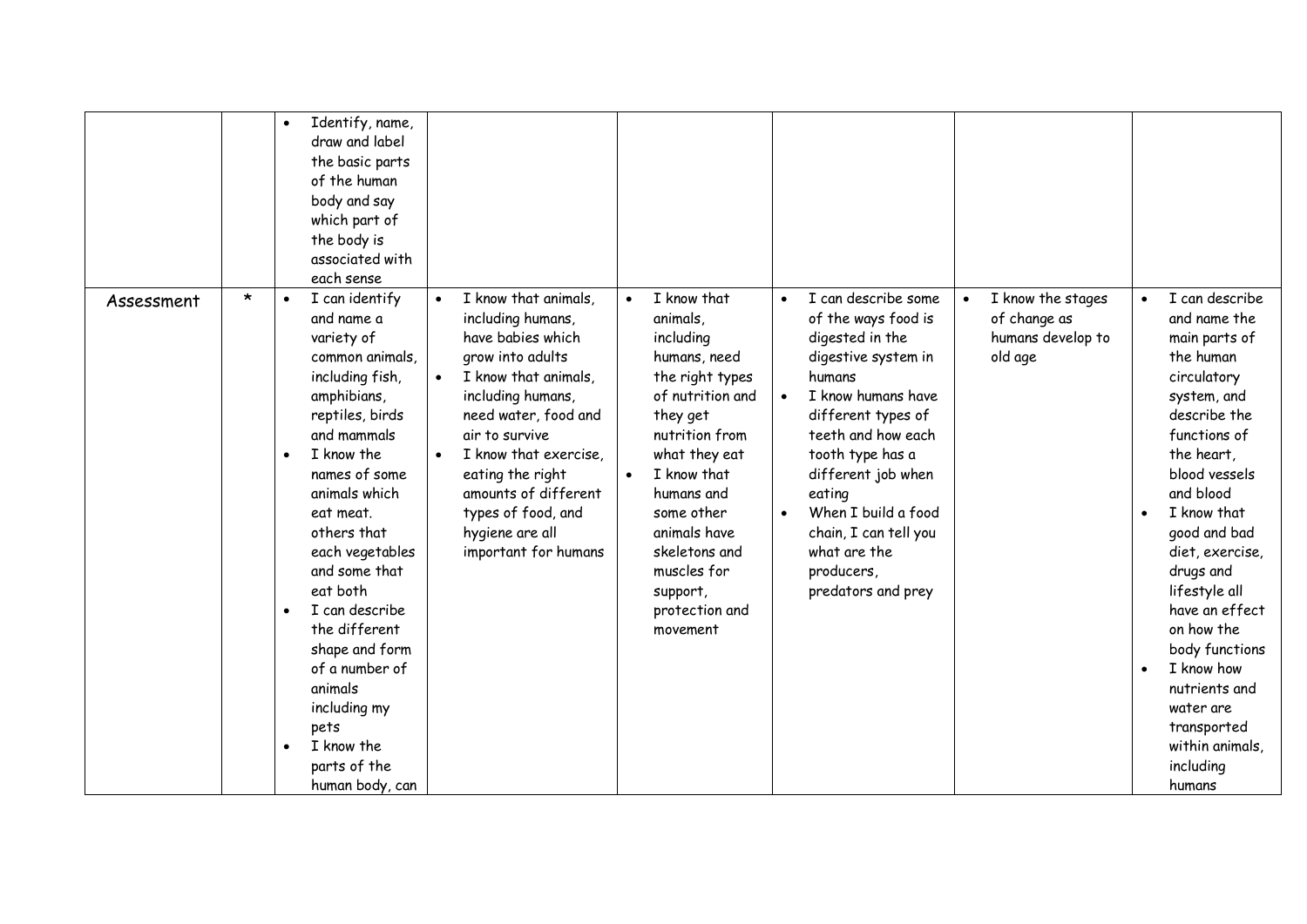|                   |         | draw a picture<br>of it and name<br>the parts. I<br>know which<br>parts of the<br>body let me<br>hear, taste and<br>smell                                                                                                                                                                                                                                       |                                                                                                                                                                                                                                                                                                           |                                                                                                                                                                                                                        |                                                                                                                                                                                                                                                                                          |                                                                                   |                                                                                                                                                                                                                                         |
|-------------------|---------|-----------------------------------------------------------------------------------------------------------------------------------------------------------------------------------------------------------------------------------------------------------------------------------------------------------------------------------------------------------------|-----------------------------------------------------------------------------------------------------------------------------------------------------------------------------------------------------------------------------------------------------------------------------------------------------------|------------------------------------------------------------------------------------------------------------------------------------------------------------------------------------------------------------------------|------------------------------------------------------------------------------------------------------------------------------------------------------------------------------------------------------------------------------------------------------------------------------------------|-----------------------------------------------------------------------------------|-----------------------------------------------------------------------------------------------------------------------------------------------------------------------------------------------------------------------------------------|
| Key<br>Vocabulary | $\star$ | Head, body,<br>eyes, ears,<br>mouth, teeth,<br>leg, tail, wing,<br>claw, fin,<br>scales,<br>feathers,<br>fur, beak,<br>paws, hooves<br>Names of<br>animals<br>experienced<br>first-hand<br>from each<br>vertebrate<br>group<br>Parts of the<br>body<br>including<br>those linked<br>to PSHE<br>teaching (see<br>joint<br>document<br>produced by<br>the ASE and | Offspring,<br>$\bullet$<br>reproduction, growth,<br>child, young/old<br>stages (examples -<br>chick/hen,<br>baby/child/adult,<br>caterpillar/butterfly),<br>exercise, heartbeat,<br>breathing, hygiene,<br>germs, disease, food<br>types (examples -<br>meat, fish,<br>vegetables, bread,<br>rice, pasta) | Nutrition,<br>nutrients,<br>carbohydrates,<br>sugars, protein,<br>vitamins,<br>minerals, fibre,<br>fat, water,<br>skeleton, bones,<br>muscles,<br>support,<br>protect, move,<br>skull, ribs, spine,<br>muscles, joints | Digestive system,<br>digestion, mouth,<br>teeth, saliva,<br>oesophagus,<br>stomach, small<br>intestine, nutrients,<br>large intestine,<br>rectum, anus, teeth,<br>incisor, canine,<br>molar, premolars,<br>herbivore, carnivore,<br>omnivore, producer,<br>predator, prey, food<br>chain | Puberty - the<br>$\bullet$<br>vocabulary to<br>describe sexual<br>characteristics | Heart, pulse,<br>$\bullet$<br>rate, pumps,<br>blood, blood<br>vessels,<br>transported,<br>lungs, oxygen,<br>carbon dioxide,<br>nutrients,<br>water, muscles,<br>cycle,<br>circulatory<br>system, diet,<br>exercise, drugs,<br>lifestyle |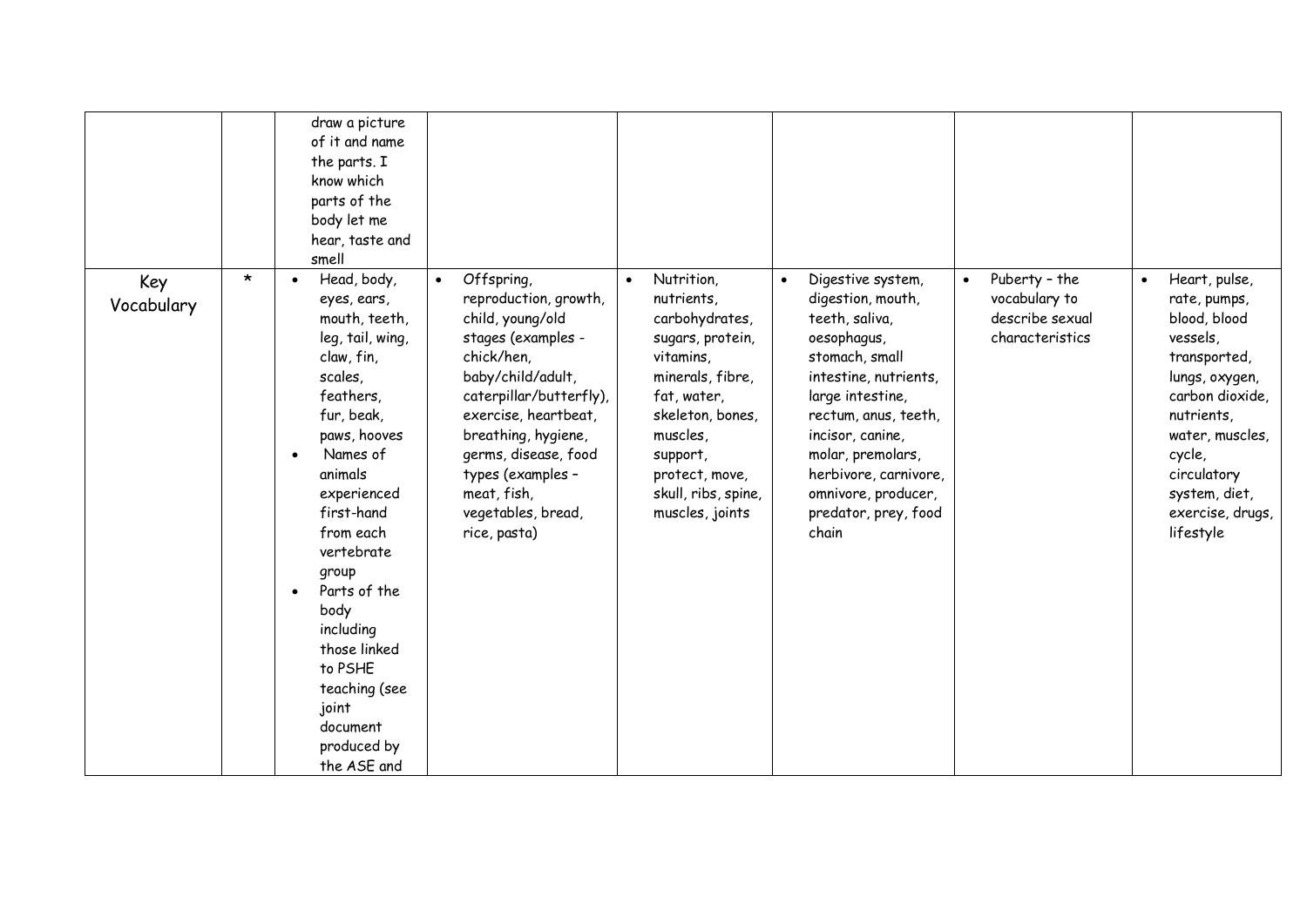|                   |         | PSHE<br>Association)<br>Senses -<br>$\bullet$<br>touch, see,<br>smell, taste,<br>hear, fingers<br>(skin), eyes,<br>nose, ear and<br>tongue |                                    |  |                                                                                                                                                                                                                                                                                                                                                                                          |
|-------------------|---------|--------------------------------------------------------------------------------------------------------------------------------------------|------------------------------------|--|------------------------------------------------------------------------------------------------------------------------------------------------------------------------------------------------------------------------------------------------------------------------------------------------------------------------------------------------------------------------------------------|
|                   |         |                                                                                                                                            | <b>Evolution &amp; Inheritance</b> |  |                                                                                                                                                                                                                                                                                                                                                                                          |
| EYFS/<br>NC Links | $\star$ |                                                                                                                                            |                                    |  | Recognise that<br>$\bullet$<br>living things<br>have changed<br>over time and<br>that fossils<br>provide<br>information<br>about living<br>things that<br>inhabited the<br>Earth millions<br>of years ago<br>Recognise that<br>$\bullet$<br>living things<br>produce<br>offspring of<br>the same kind,<br>but normally<br>offspring vary<br>and are not<br>identical to<br>their parents |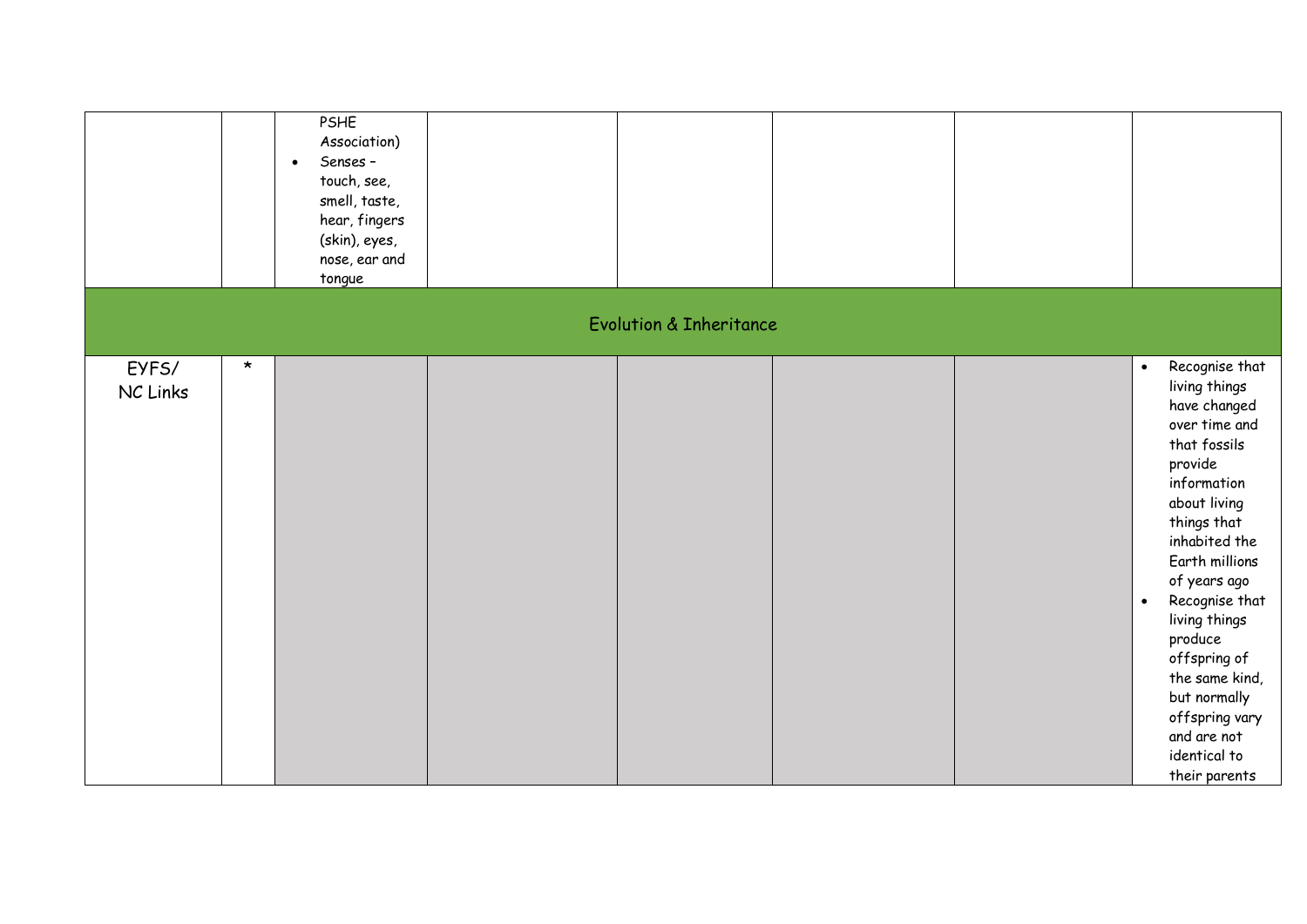|            |         |  |  | Identify how<br>$\bullet$<br>animals and<br>plants are<br>adapted to suit<br>their<br>environment in<br>different ways<br>and that<br>adaptation may<br>lead to<br>evolution                                                                                                                                                                                                                                       |
|------------|---------|--|--|--------------------------------------------------------------------------------------------------------------------------------------------------------------------------------------------------------------------------------------------------------------------------------------------------------------------------------------------------------------------------------------------------------------------|
| Assessment | $\star$ |  |  | I understand<br>$\bullet$<br>that living<br>things have<br>changed over<br>time and that<br>fossils show us<br>the types of<br>animals that<br>lived millions of<br>years ago<br>I know that<br>$\bullet$<br>living things<br>have babies but<br>each baby is<br>similar but not<br>identical to<br>their parents<br>I knw that<br>$\bullet$<br>animals and<br>plants have<br>adapted or<br>evolved to suit<br>the |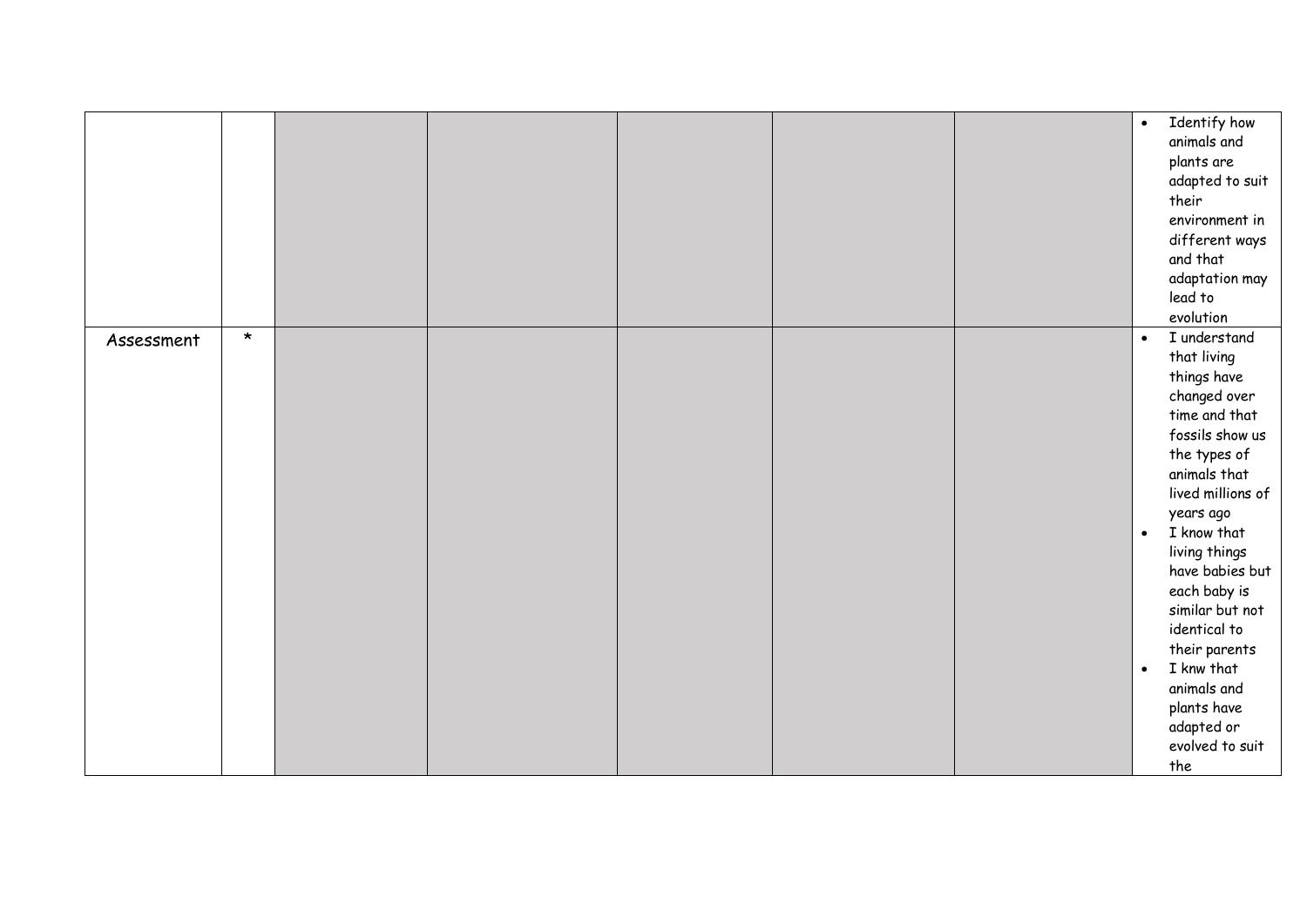|                   |         |                                                                                                                                                                                    |                  |  | environment<br>they live in                                                                                                                                           |
|-------------------|---------|------------------------------------------------------------------------------------------------------------------------------------------------------------------------------------|------------------|--|-----------------------------------------------------------------------------------------------------------------------------------------------------------------------|
| Key<br>Vocabulary | $\star$ |                                                                                                                                                                                    |                  |  | $\bullet$<br>Offspring,<br>$\bullet$<br>sexual<br>reproduction,<br>vary,<br>characteristics,<br>suited,<br>adapted,<br>environment,<br>inherited,<br>species, fossils |
|                   |         |                                                                                                                                                                                    | Seasonal Changes |  |                                                                                                                                                                       |
| EYFS/<br>NC Links | $\star$ | Observe<br>$\bullet$<br>changes across<br>the four<br>seasons<br>Observe and<br>$\bullet$<br>describe<br>weather<br>associated with<br>the seasons and<br>how day length<br>varies |                  |  |                                                                                                                                                                       |
| Assessment        | $\star$ | I can notice and<br>$\bullet$<br>can describe<br>the changes<br>that happen<br>from Spring to<br>Summer to<br>Autumn and into<br>Winter                                            |                  |  |                                                                                                                                                                       |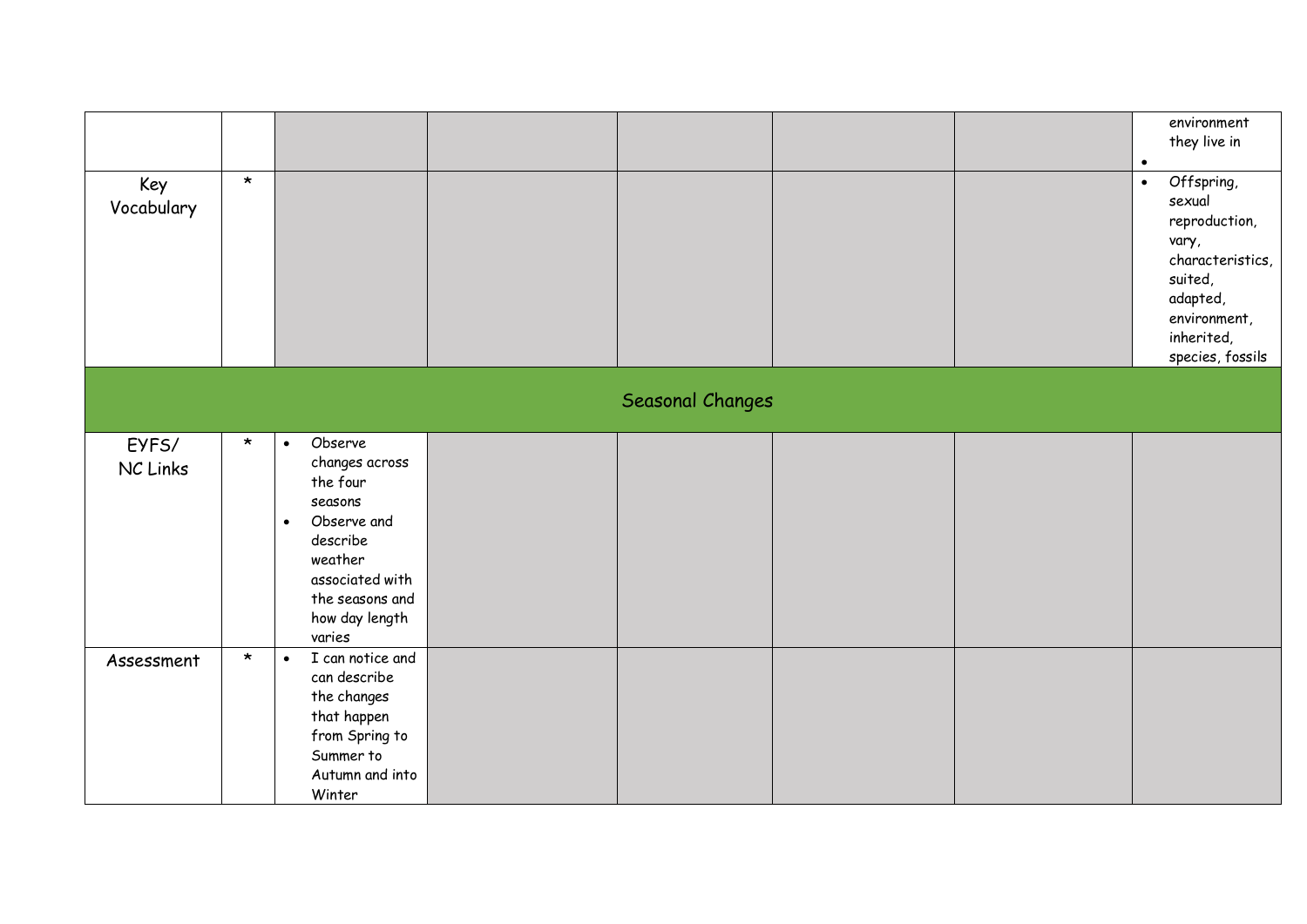|                          |         | I know what<br>$\bullet$<br>weather we<br>might find in<br>spring, summer,<br>autumn and<br>winter and I<br>know winter<br>days are<br>shorter then<br>summer days                                              |                                                                                                                                                                                                                                                                                 |                            |                                                                                                                                                                                                                                              |                                                                                                                                                                                                                           |  |
|--------------------------|---------|-----------------------------------------------------------------------------------------------------------------------------------------------------------------------------------------------------------------|---------------------------------------------------------------------------------------------------------------------------------------------------------------------------------------------------------------------------------------------------------------------------------|----------------------------|----------------------------------------------------------------------------------------------------------------------------------------------------------------------------------------------------------------------------------------------|---------------------------------------------------------------------------------------------------------------------------------------------------------------------------------------------------------------------------|--|
| Key<br>Vocabulary        | $\star$ | Weather<br>$\bullet$<br>(sunny, rainy,<br>windy, snowy<br>etc.)<br>Seasons<br>$\bullet$<br>(winter,<br>summer, spring,<br>autumn)<br>Sun, sunrise,<br>$\bullet$<br>sunset, day<br>length                        |                                                                                                                                                                                                                                                                                 |                            |                                                                                                                                                                                                                                              |                                                                                                                                                                                                                           |  |
|                          |         |                                                                                                                                                                                                                 |                                                                                                                                                                                                                                                                                 | Materials/States of Matter |                                                                                                                                                                                                                                              |                                                                                                                                                                                                                           |  |
| EYFS/<br><b>NC Links</b> | $\star$ | Distinguish<br>$\bullet$<br>between an<br>object and the<br>material from<br>which it is made<br>Identify and<br>$\bullet$<br>name a variety<br>of everyday<br>materials,<br>including wood,<br>plastic, glass, | Identify and compare<br>$\bullet$<br>the suitability of a<br>variety of everyday<br>materials, including<br>wood, metal, plastic,<br>glass, brick, rock,<br>paper and cardboard<br>for particular uses<br>Find out how the<br>$\bullet$<br>shapes of solid<br>objects made from |                            | Compare and group<br>$\bullet$<br>materials together,<br>according to<br>whether they are<br>solids, liquids or<br>gases<br>Observe that some<br>$\bullet$<br>materials change<br>state when they are<br>heated or cooled,<br>and measure or | Compare and group<br>$\bullet$<br>together everyday<br>materials on the<br>basis of their<br>properties, including<br>their hardness,<br>solubility,<br>transparency,<br>conductivity<br>(electrical and<br>thermal), and |  |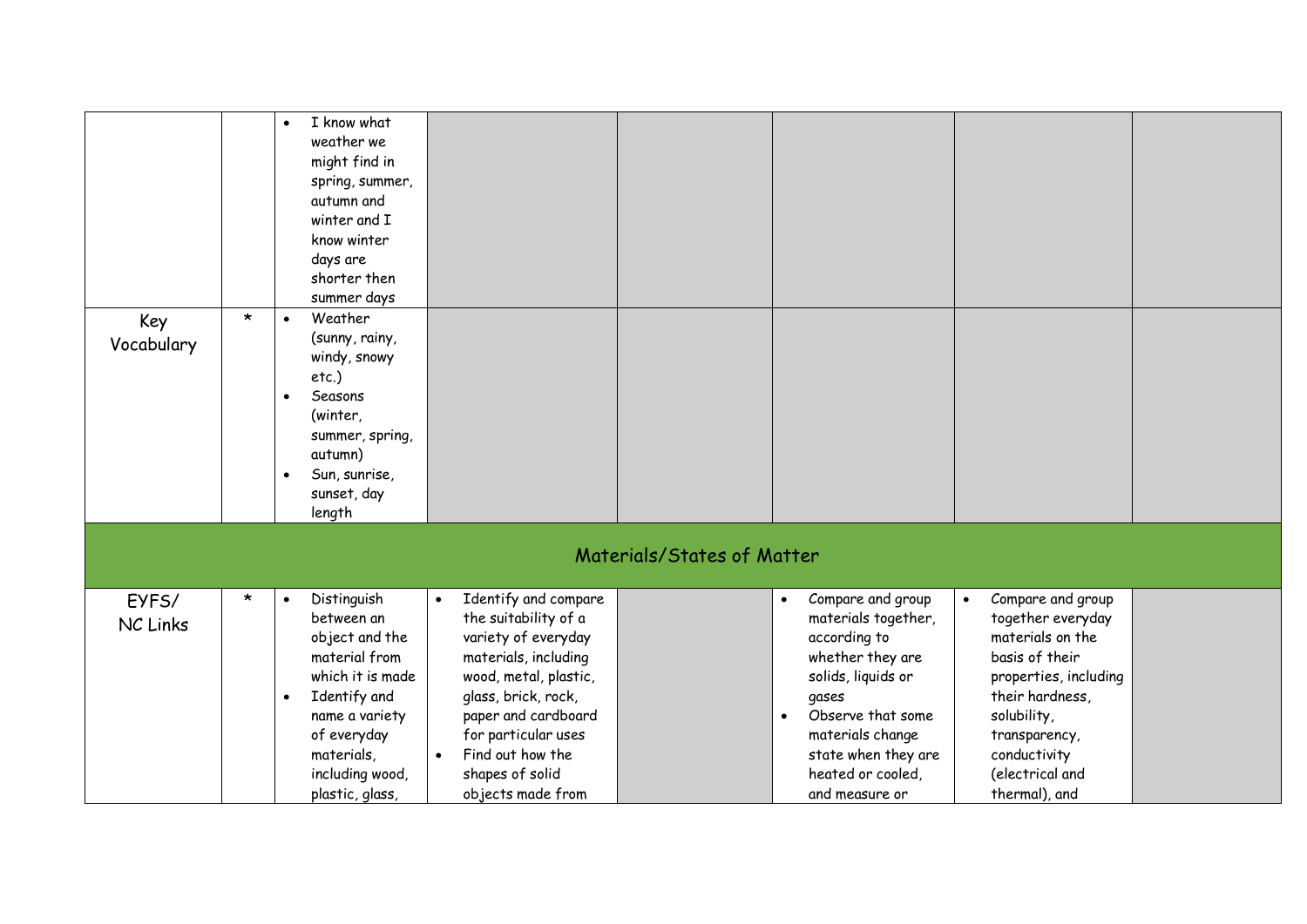| metal, water<br>and rock<br>Describe the<br>$\bullet$<br>simple physical<br>properties of a<br>variety of<br>everyday<br>materials<br>Compare and<br>$\bullet$<br>group together<br>a variety of<br>materials on the<br>basis of their<br>simple physical<br>properties | some materials can be<br>changed by squashing,<br>bending, twisting and<br>stretching | $\bullet$ | research the<br>temperature at<br>which this happens<br>in degrees Celsius<br>$(^{\circ}C)$<br>Identify the part<br>played by<br>evaporation and<br>condensation in the<br>water cycle and<br>associate the rate<br>of evaporation with<br>temperature | $\bullet$ | response to<br>magnets<br>Know that some<br>materials will<br>dissolve in liquids to<br>form a solution, and<br>describe how to<br>recover a substance<br>from a solution<br>Use knowledge of<br>solids, liquids and<br>gases to decide how<br>mixtures might be<br>separated, including<br>through filtering,<br>sieving and<br>evaporating<br>Give reasons, based<br>on evidence from<br>comparative and<br>fair tests, for the<br>particular uses of<br>everyday materials,<br>including metals,<br>wood and plastic<br>Demonstrate that<br>dissolving, mixing<br>and changes of<br>state are reversible<br>changes<br>Explain that some<br>changes result in<br>the formation of<br>new materials, and<br>that this kind of |  |
|-------------------------------------------------------------------------------------------------------------------------------------------------------------------------------------------------------------------------------------------------------------------------|---------------------------------------------------------------------------------------|-----------|--------------------------------------------------------------------------------------------------------------------------------------------------------------------------------------------------------------------------------------------------------|-----------|---------------------------------------------------------------------------------------------------------------------------------------------------------------------------------------------------------------------------------------------------------------------------------------------------------------------------------------------------------------------------------------------------------------------------------------------------------------------------------------------------------------------------------------------------------------------------------------------------------------------------------------------------------------------------------------------------------------------------------|--|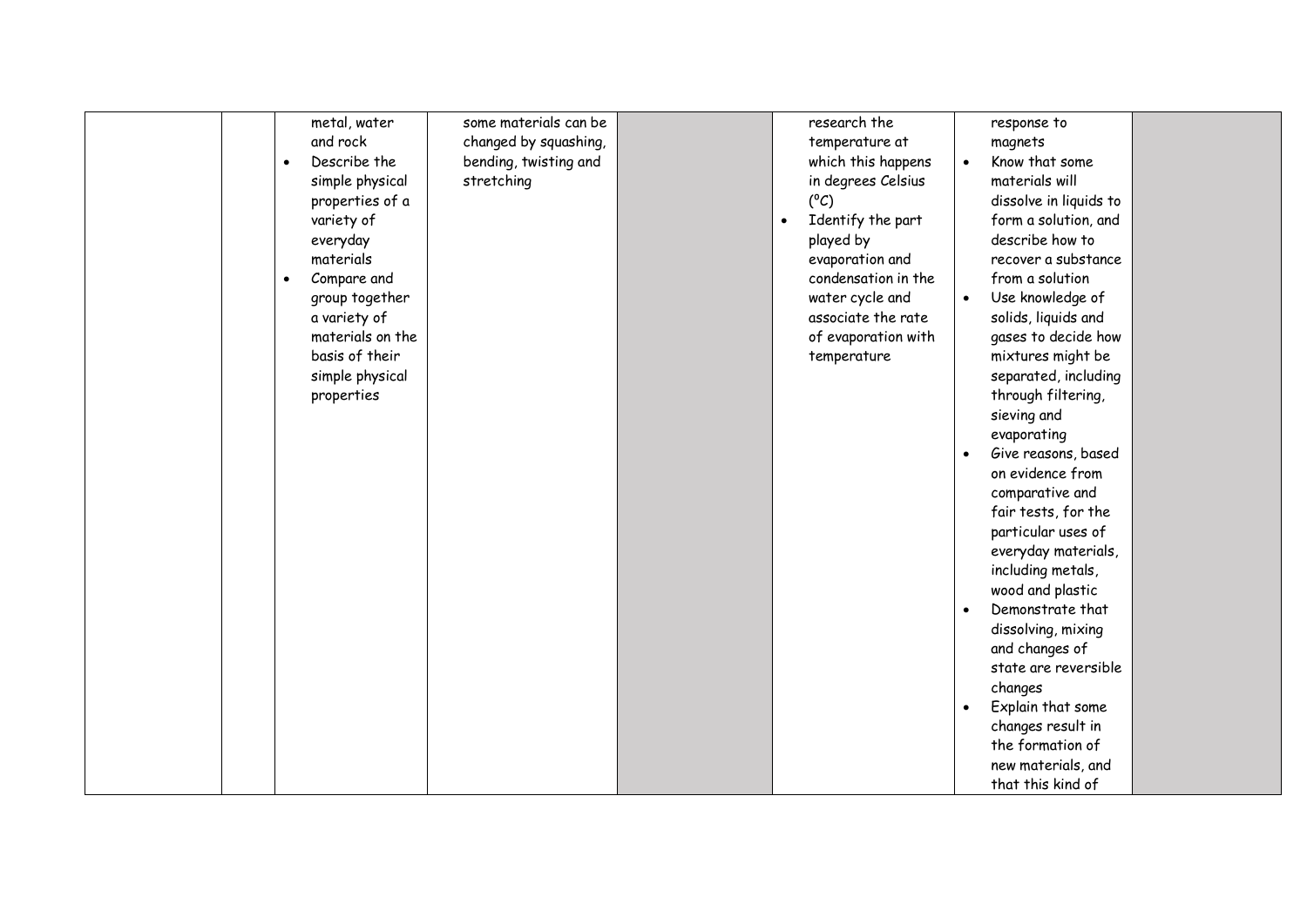|            |         |                                                                                                                                                                                                                                                                                                                                                                                                                                                                                           |                                                                                                                                                                                                                                                                                                                                            |                                                                                                                                                                                                                                                                                                                                                                                               | change is not usually<br>reversible, including<br>changes associated<br>with burning and<br>the action of acid<br>on bicarbonate of<br>soda                                                                                                                                                                                                                                                                                                                                                                                                                   |  |
|------------|---------|-------------------------------------------------------------------------------------------------------------------------------------------------------------------------------------------------------------------------------------------------------------------------------------------------------------------------------------------------------------------------------------------------------------------------------------------------------------------------------------------|--------------------------------------------------------------------------------------------------------------------------------------------------------------------------------------------------------------------------------------------------------------------------------------------------------------------------------------------|-----------------------------------------------------------------------------------------------------------------------------------------------------------------------------------------------------------------------------------------------------------------------------------------------------------------------------------------------------------------------------------------------|---------------------------------------------------------------------------------------------------------------------------------------------------------------------------------------------------------------------------------------------------------------------------------------------------------------------------------------------------------------------------------------------------------------------------------------------------------------------------------------------------------------------------------------------------------------|--|
| Assessment | $\star$ | I know that the<br>$\bullet$<br>name of an<br>object and the<br>name of the<br>material it is<br>made from will<br>be different<br>I know the<br>$\bullet$<br>names of some<br>materials I see<br>every day,<br>including wood,<br>plastic, glass,<br>metal, water<br>and rock<br>I can describe<br>the simple<br>physical<br>properties of a<br>variety of<br>everyday<br>materials<br>I can compare<br>$\bullet$<br>the simple<br>physical<br>properties of a<br>variety of<br>everyday | I know which<br>$\bullet$<br>everyday materials<br>including wood, metal,<br>plastic, glass, brick,<br>rock, paper and<br>cardboard are<br>suitable for particular<br>uses<br>I know how the<br>$\bullet$<br>shapes of solid<br>objects made from<br>some materials can be<br>changed by squashing,<br>bending, twisting and<br>stretching | I can describe the<br>differences between<br>solids, liquids or<br>gases and use this to<br>group materials<br>I know that some<br>materials change to<br>a different state<br>when they are<br>heated<br>I can talk about<br>$\bullet$<br>evaporation and<br>condensation as<br>parts of the water<br>cycle and I know<br>that more water<br>evaporates when the<br>temperature is<br>higher | I can compare and<br>group together<br>everyday materials<br>based on their<br>properties such as<br>their hardness,<br>solubility,<br>transparency,<br>conductivity<br>(electrical and heat)<br>and magnetism<br>I know that some<br>materials will<br>dissolve in liquid to<br>form a solution, and<br>I can describe how<br>to recover a<br>substance from a<br>solution<br>I can describe how<br>mixtures might be<br>separated, choosing<br>from filtering,<br>sieving and<br>evaporating by<br>looking at the<br>materials that need<br>to be separated |  |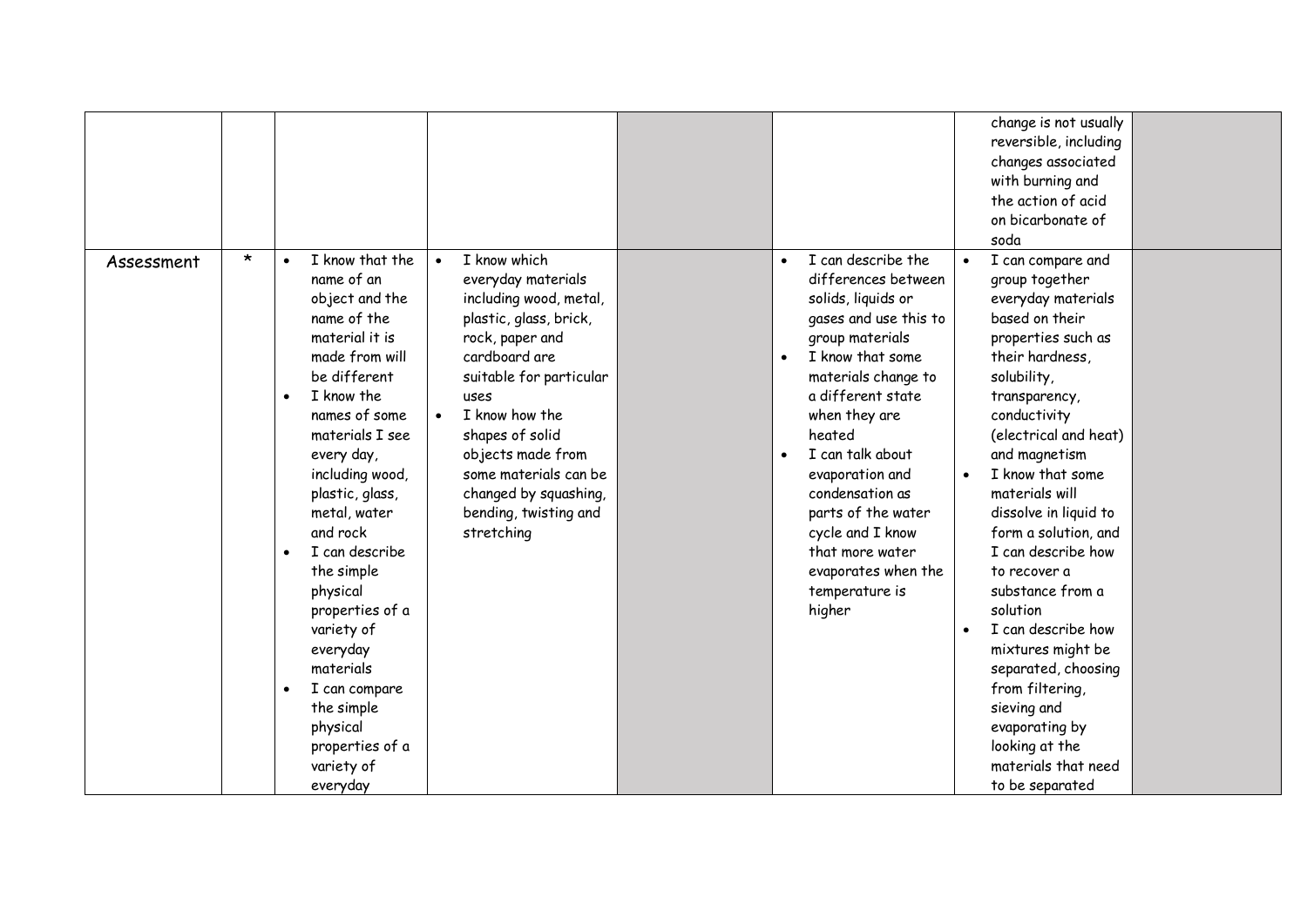|                   |         | materials and<br>group similar<br>ones together                                                                                                                                                                                                                                                |                                                                                                                                                                                                                                                                                                                                                                        |                                                                                                                                                         | $\bullet$<br>$\bullet$<br>$\bullet$ | I can describe why<br>some materials are<br>used for a specific<br>purpose, such as<br>glass for windows or<br>copper for wires<br>I can describe how<br>dissolving, mixing<br>and changes of<br>state are reversible<br>changes<br>I understand that<br>some changes to<br>materials, where<br>new materials are<br>formed, are not<br>reversible, such as<br>burning or cooking<br>materials |  |
|-------------------|---------|------------------------------------------------------------------------------------------------------------------------------------------------------------------------------------------------------------------------------------------------------------------------------------------------|------------------------------------------------------------------------------------------------------------------------------------------------------------------------------------------------------------------------------------------------------------------------------------------------------------------------------------------------------------------------|---------------------------------------------------------------------------------------------------------------------------------------------------------|-------------------------------------|------------------------------------------------------------------------------------------------------------------------------------------------------------------------------------------------------------------------------------------------------------------------------------------------------------------------------------------------------------------------------------------------|--|
| Key<br>Vocabulary | $\star$ | Object,<br>$\bullet$<br>material, wood,<br>plastic, glass,<br>metal, water,<br>rock, brick,<br>paper, fabric,<br>elastic, foil,<br>card/cardboard,<br>rubber, wool,<br>clay, hard, soft,<br>stretchy, stiff,<br>bendy, floppy,<br>waterproof,<br>absorbent,<br>breaks/tears,<br>rough, smooth, | Names of materials -<br>$\bullet$<br>wood, metal, plastic,<br>glass, brick, rock,<br>paper, cardboard<br>Properties of<br>$\bullet$<br>materials - as for<br>Year 1 plus opaque,<br>transparent and<br>translucent,<br>reflective, non-<br>reflective, flexible,<br>rigid<br>Shape, push/pushing,<br>$\bullet$<br>pull/puling,<br>twist/twisting,<br>squash/squashing, | Solid, liquid, gas,<br>$\bullet$<br>state change,<br>melting, freezing,<br>melting point, boiling<br>point, evaporation,<br>temperature, water<br>cycle | $\bullet$                           | Thermal/electrical<br>insulator/conductor,<br>change of state,<br>mixture, dissolve,<br>solution, soluble,<br>insoluble, filter,<br>sieve,<br>reversible/non-<br>reversible change,<br>burning, rusting,<br>new material                                                                                                                                                                       |  |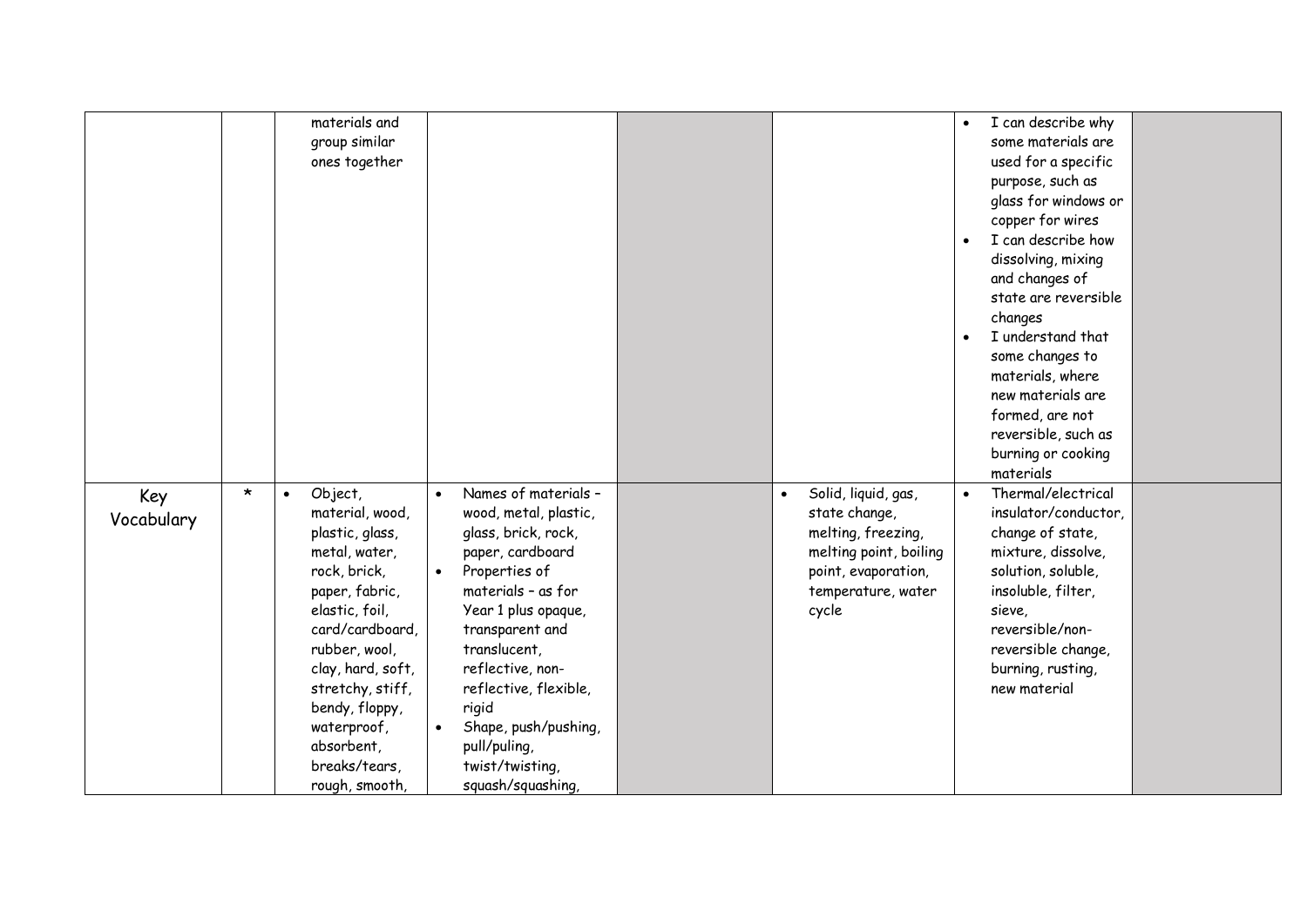|                   |         | shiny, dull, see-<br>through, not<br>see-through | bend/bending,<br>stretch/stretching |                                                                                                                                                                                                                                                                                                                                                                                     |  |  |
|-------------------|---------|--------------------------------------------------|-------------------------------------|-------------------------------------------------------------------------------------------------------------------------------------------------------------------------------------------------------------------------------------------------------------------------------------------------------------------------------------------------------------------------------------|--|--|
|                   |         |                                                  |                                     | Rocks                                                                                                                                                                                                                                                                                                                                                                               |  |  |
| EYFS/<br>NC Links | $\star$ |                                                  |                                     | Compare and<br>$\bullet$<br>group together<br>different kinds<br>of rocks on the<br>basis of their<br>appearance and<br>simple physical<br>properties<br>Describe in<br>$\bullet$<br>simple terms<br>how fossils are<br>formed when<br>things that have<br>lived are<br>trapped within<br>rock<br>Recognise that<br>$\bullet$<br>soils are made<br>from rocks and<br>organic matter |  |  |
| Assessment        | $\star$ |                                                  |                                     | I can group and<br>$\bullet$<br>compare<br>different rock<br>types based on<br>their appearance<br>and properties                                                                                                                                                                                                                                                                   |  |  |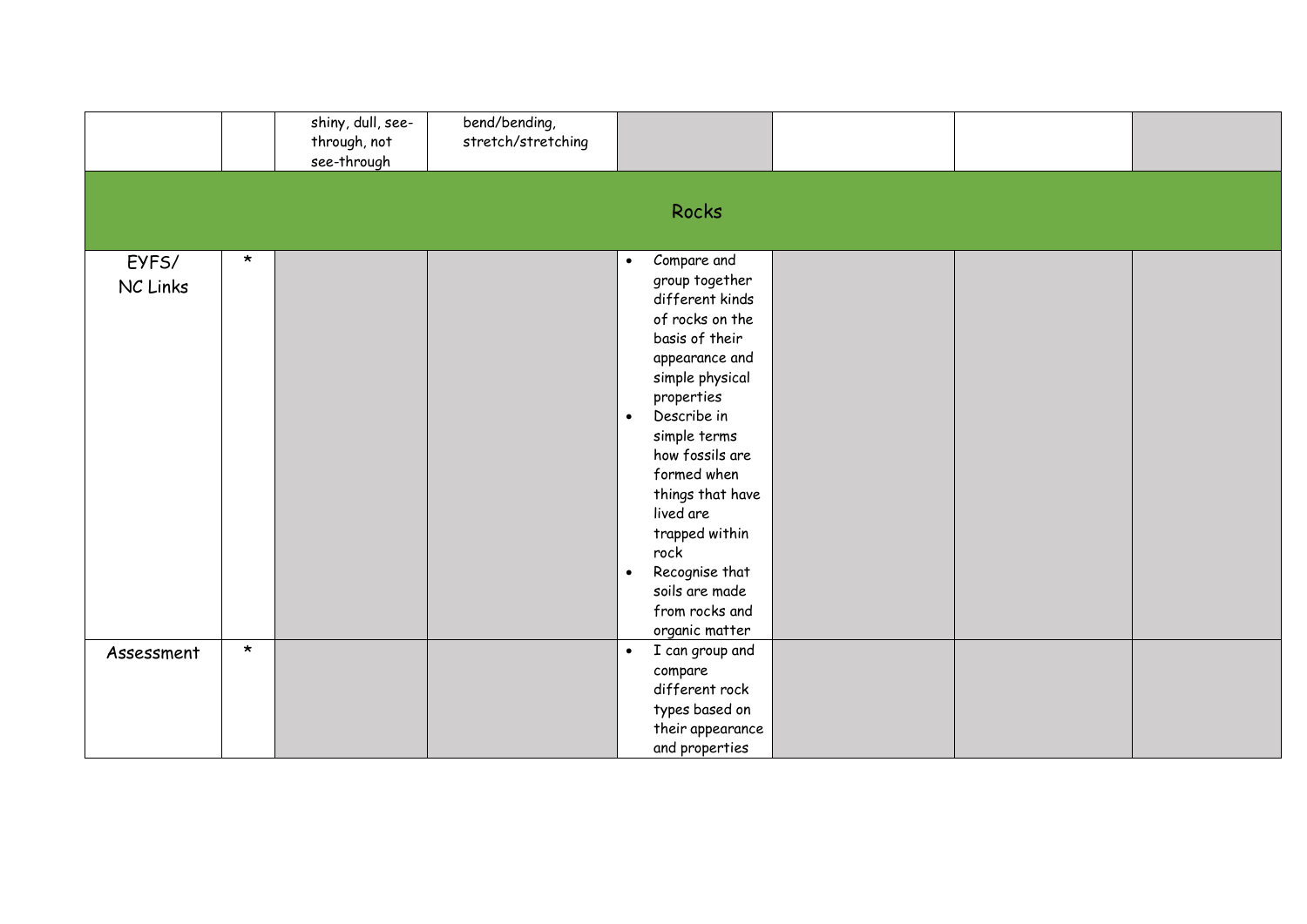|                   |         |  | $\bullet$<br>$\bullet$ | I know how<br>fossils are<br>formed<br>I know that soil<br>is made from<br>rocks and<br>rotting<br>materials such<br>as leaves or<br>plants                                                                             |  |                        |                                                                                                               |
|-------------------|---------|--|------------------------|-------------------------------------------------------------------------------------------------------------------------------------------------------------------------------------------------------------------------|--|------------------------|---------------------------------------------------------------------------------------------------------------|
| Key<br>Vocabulary | $\star$ |  | $\bullet$              | Rock, stone,<br>pebble, boulder,<br>grain, crystals,<br>layers, hard,<br>soft, texture,<br>absorb water,<br>soil, fossil,<br>marble, chalk,<br>granite,<br>sandstone, slate,<br>soil, peat,<br>sandy/chalk/clay<br>soil |  |                        |                                                                                                               |
|                   |         |  |                        | Light                                                                                                                                                                                                                   |  |                        |                                                                                                               |
| EYFS/<br>NC Links | $\star$ |  | $\bullet$              | Recognise that<br>they need light<br>in order to see<br>things and that<br>dark is the<br>absence of light                                                                                                              |  | $\bullet$<br>$\bullet$ | Recognise that<br>light appears to<br>travel in<br>straight lines<br>Use the idea<br>that light<br>travels in |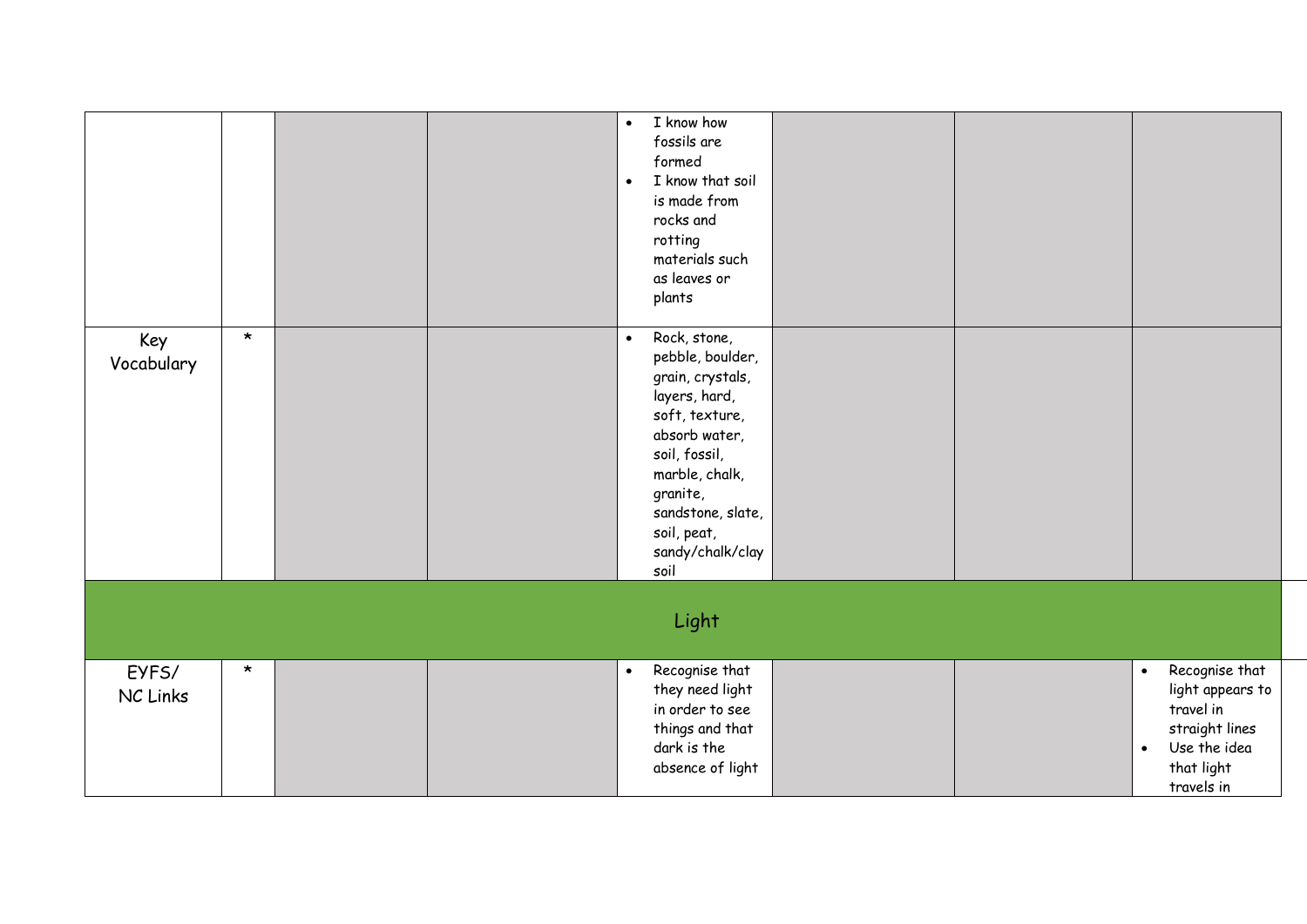|            |         |  |           | Notice that        |  |           | straight lines   |
|------------|---------|--|-----------|--------------------|--|-----------|------------------|
|            |         |  |           | light is           |  |           | to explain that  |
|            |         |  |           | reflected from     |  |           | objects are      |
|            |         |  |           | surfaces           |  |           | seen because     |
|            |         |  | $\bullet$ | Recognise that     |  |           | they give out or |
|            |         |  |           | light from the     |  |           | reflect light    |
|            |         |  |           | sun can be         |  |           | into the eye     |
|            |         |  |           | dangerous and      |  | $\bullet$ | Use the idea     |
|            |         |  |           | that there are     |  |           | that light       |
|            |         |  |           | ways to protect    |  |           | travels in       |
|            |         |  |           | their eyes         |  |           | straight lines   |
|            |         |  |           | Recognise that     |  |           | to explain why   |
|            |         |  |           | shadows are        |  |           | shadows have     |
|            |         |  |           | formed when        |  |           | the same shape   |
|            |         |  |           | the light from a   |  |           | as the objects   |
|            |         |  |           | light source is    |  |           | that cast them   |
|            |         |  |           | blocked by an      |  |           |                  |
|            |         |  |           | opaque object      |  |           |                  |
|            |         |  | $\bullet$ | Find patterns in   |  |           |                  |
|            |         |  |           | the way that the   |  |           |                  |
|            |         |  |           | size of shadows    |  |           |                  |
|            |         |  |           | change             |  |           |                  |
| Assessment | $\star$ |  | $\bullet$ | I understand       |  | $\bullet$ | I know light     |
|            |         |  |           | that we need       |  |           | travels in       |
|            |         |  |           | light to see       |  |           | straight lines   |
|            |         |  |           | things around      |  | $\bullet$ | I know we can    |
|            |         |  |           | us, and that, if   |  |           | see objects      |
|            |         |  |           | there is no light, |  |           | because the      |
|            |         |  |           | then we have       |  |           | light from the   |
|            |         |  |           | darkness           |  |           | object or        |
|            |         |  | $\bullet$ | I know that light  |  |           | reflected from   |
|            |         |  |           | is reflected       |  |           | the object       |
|            |         |  |           | from surfaces      |  |           | travels into the |
|            |         |  | $\bullet$ | I know that light  |  |           | eye              |
|            |         |  |           | direct from the    |  |           |                  |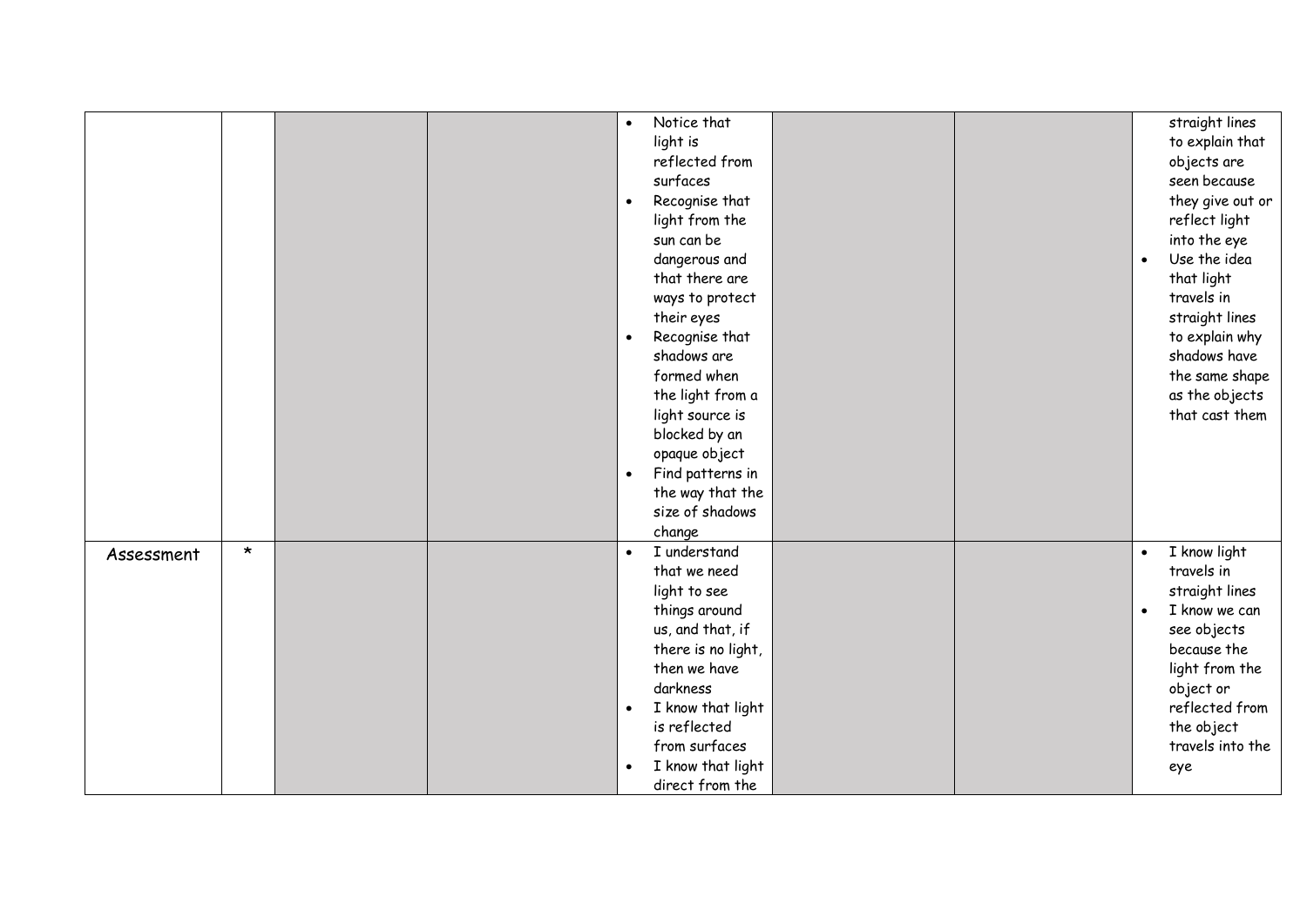| Key<br>Vocabulary | $\star$ |  | $\bullet$<br>$\bullet$<br>$\bullet$ | sun can be<br>dangerous and<br>our eyes should<br>be protected<br>I know that a<br>shadow is made<br>when light is<br>blocked by an<br>object<br>I can describe<br>the pattern in<br>the way a<br>shadow changes<br>when I move the<br>object or the<br>light<br>Light, light<br>source, dark,<br>absence of light,<br>transparent,<br>translucent,<br>opaque, shiny,<br>matt, surface,<br>shadow, reflect,<br>mirror, sunlight,<br>dangerous<br>Forces |                                                                                                          | $\bullet$<br>$\bullet$<br>$\bullet$ | I can draw light<br>lines from an<br>object into the<br>eye to show<br>how we see<br>I can show that<br>light causes<br>shadows that<br>are smaller or<br>larger shapes<br>of the original<br>object<br>As for Year 3 -<br>Light, plus<br>straight lines,<br>light rays |
|-------------------|---------|--|-------------------------------------|---------------------------------------------------------------------------------------------------------------------------------------------------------------------------------------------------------------------------------------------------------------------------------------------------------------------------------------------------------------------------------------------------------------------------------------------------------|----------------------------------------------------------------------------------------------------------|-------------------------------------|-------------------------------------------------------------------------------------------------------------------------------------------------------------------------------------------------------------------------------------------------------------------------|
| EYFS/<br>NC Links | $\star$ |  | $\bullet$                           | Compare how<br>things move on<br>surfaces<br>Notice that<br>some forces                                                                                                                                                                                                                                                                                                                                                                                 | Explain that<br>$\bullet$<br>unsupported<br>objects fall towards<br>the Earth because<br>of the force of |                                     |                                                                                                                                                                                                                                                                         |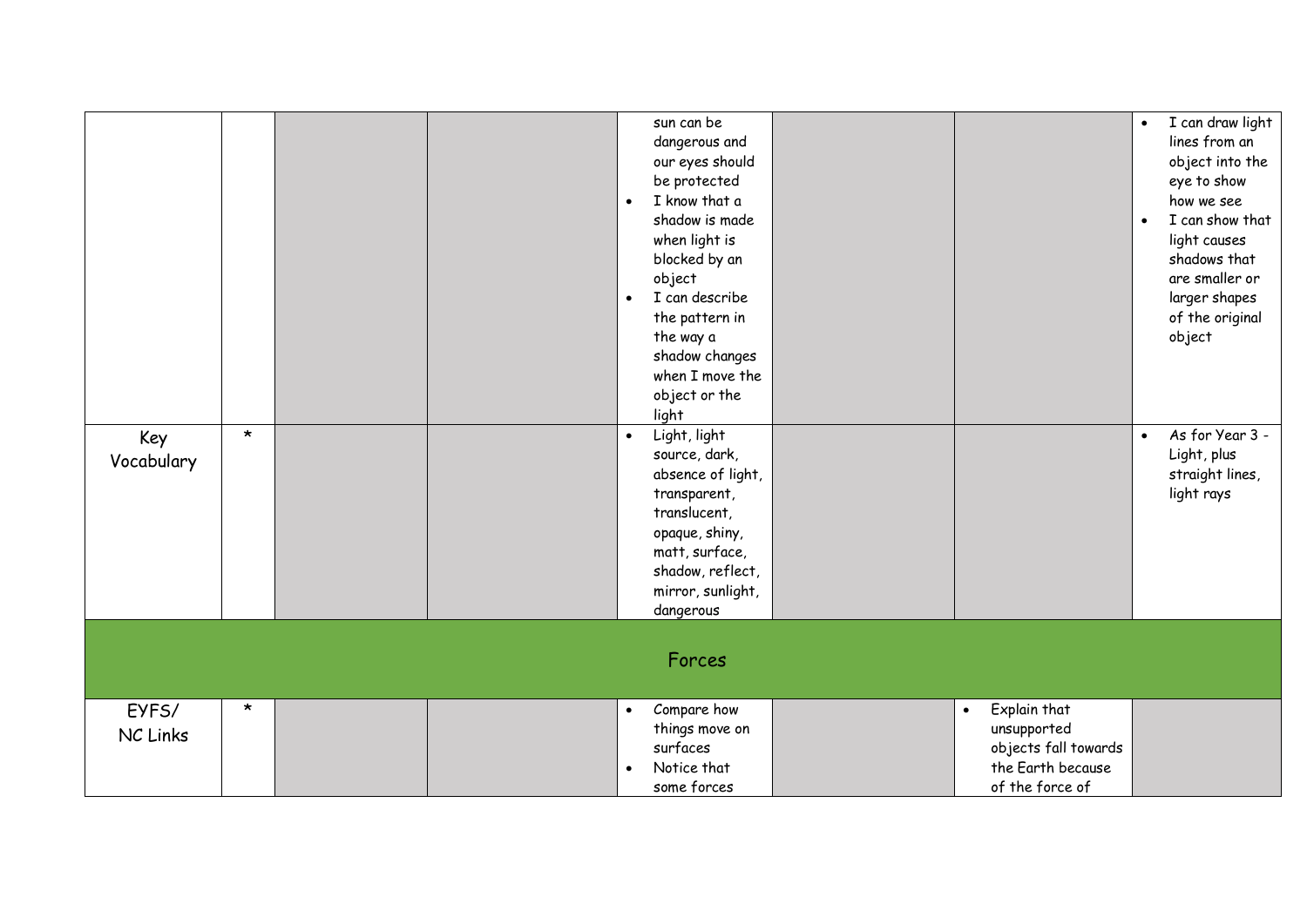|  | need contact                 |           | gravity acting     |  |
|--|------------------------------|-----------|--------------------|--|
|  | between two                  |           | between the Earth  |  |
|  | objects, but                 |           | and the falling    |  |
|  | magnetic forces              |           | object             |  |
|  | can act at a                 | $\bullet$ | Identify the       |  |
|  | distance                     |           | effects of air     |  |
|  | Observe how<br>$\bullet$     |           | resistance, water  |  |
|  | magnets attract              |           | resistance and     |  |
|  | or repel each                |           | friction, that act |  |
|  | other and                    |           | between moving     |  |
|  | attract some                 |           | surfaces           |  |
|  | materials and                | $\bullet$ | Recognise that     |  |
|  | not others                   |           | some mechanisms,   |  |
|  | Compare and<br>$\bullet$     |           | including levers,  |  |
|  | group together a             |           | pulleys and gear,  |  |
|  | variety of                   |           | allow a smaller    |  |
|  | everyday                     |           | force to have a    |  |
|  | materials on the             |           | greater effect     |  |
|  | basis of                     |           |                    |  |
|  | whether they                 |           |                    |  |
|  | are attracted to             |           |                    |  |
|  | a magnet, and                |           |                    |  |
|  | identify some                |           |                    |  |
|  | magnetic                     |           |                    |  |
|  | materials                    |           |                    |  |
|  | Describe<br>$\bullet$        |           |                    |  |
|  | magnets as                   |           |                    |  |
|  | having two poles             |           |                    |  |
|  | Predict whether<br>$\bullet$ |           |                    |  |
|  | two magnets will             |           |                    |  |
|  | attract or repel             |           |                    |  |
|  | each other,                  |           |                    |  |
|  | depending on                 |           |                    |  |
|  | which poles are              |           |                    |  |
|  | facing                       |           |                    |  |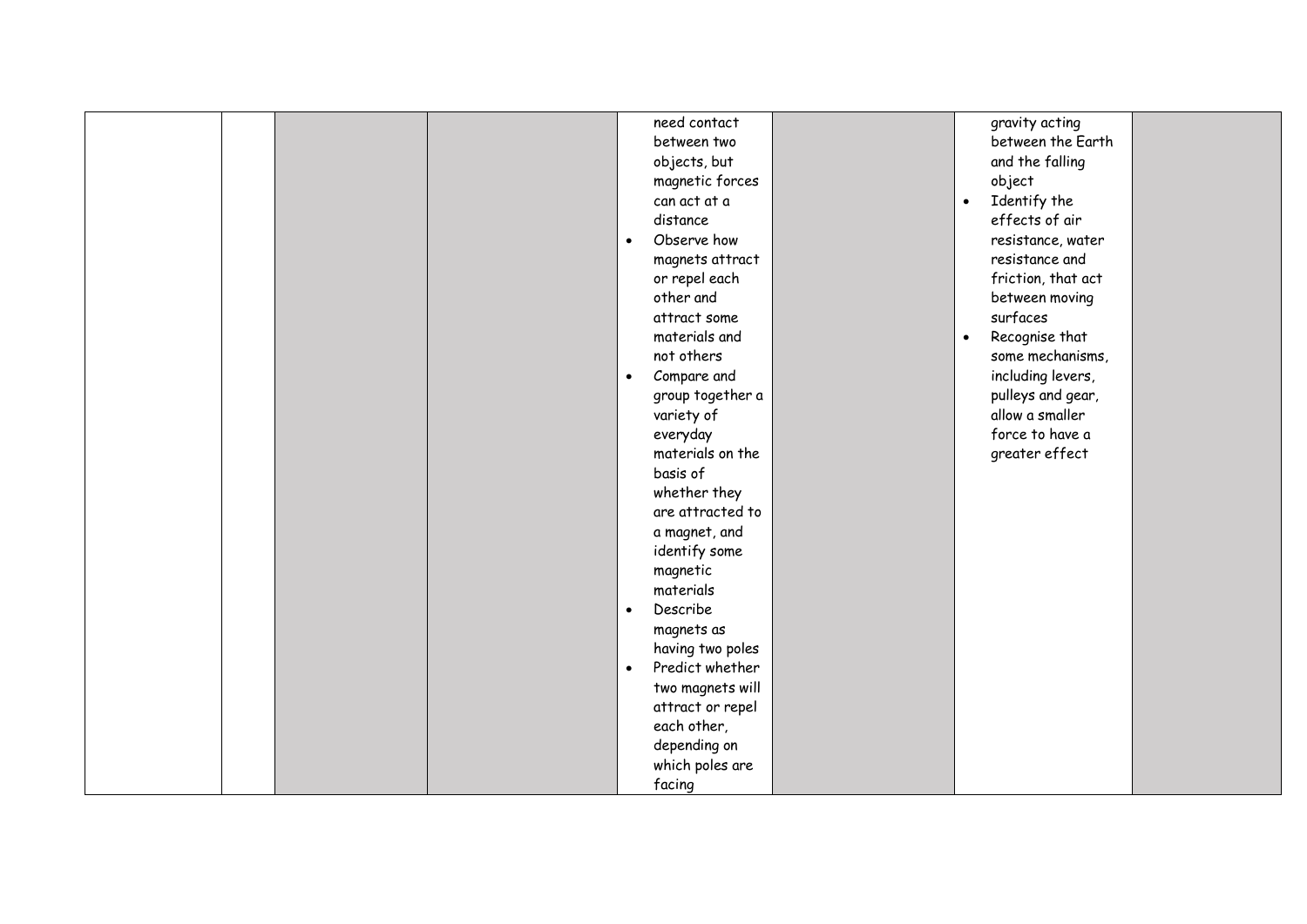| Assessment | $\star$ | $\bullet$ | I can describe     | $\bullet$ | I can describe the   |  |
|------------|---------|-----------|--------------------|-----------|----------------------|--|
|            |         |           | how the same       |           | force of gravity to  |  |
|            |         |           | object may move    |           | explain why objects  |  |
|            |         |           | differently on     |           | fall                 |  |
|            |         |           | different          | $\bullet$ | I know that air      |  |
|            |         |           | surfaces - such    |           | resistance, water    |  |
|            |         |           | as on a road, on   |           | resistance and       |  |
|            |         |           | ice, on a table or |           | friction all act on  |  |
|            |         |           | on the carpet      |           | objects to slow      |  |
|            |         | $\bullet$ | I know that        |           | them down            |  |
|            |         |           | many force need    | $\bullet$ | I know that levers,  |  |
|            |         |           | contact between    |           | pulleys and gears    |  |
|            |         |           | objects to pass    |           | can turn a small     |  |
|            |         |           | on a force (such   |           | force into a greater |  |
|            |         |           | as pushing or      |           | force                |  |
|            |         |           | pulling an         |           |                      |  |
|            |         |           | object), but       |           |                      |  |
|            |         |           | some forces        |           |                      |  |
|            |         |           | (such as           |           |                      |  |
|            |         |           | magnetic forces    |           |                      |  |
|            |         |           | or gravity) do     |           |                      |  |
|            |         |           | not need to have   |           |                      |  |
|            |         |           | contact            |           |                      |  |
|            |         | $\bullet$ | I know that        |           |                      |  |
|            |         |           | magnets can        |           |                      |  |
|            |         |           | attract and        |           |                      |  |
|            |         |           | repel each other   |           |                      |  |
|            |         |           | and that           |           |                      |  |
|            |         |           | magnets attract    |           |                      |  |
|            |         |           | some materials     |           |                      |  |
|            |         |           | but not all        |           |                      |  |
|            |         |           | materials          |           |                      |  |
|            |         | $\bullet$ | I can group        |           |                      |  |
|            |         |           | together           |           |                      |  |
|            |         |           | materials that     |           |                      |  |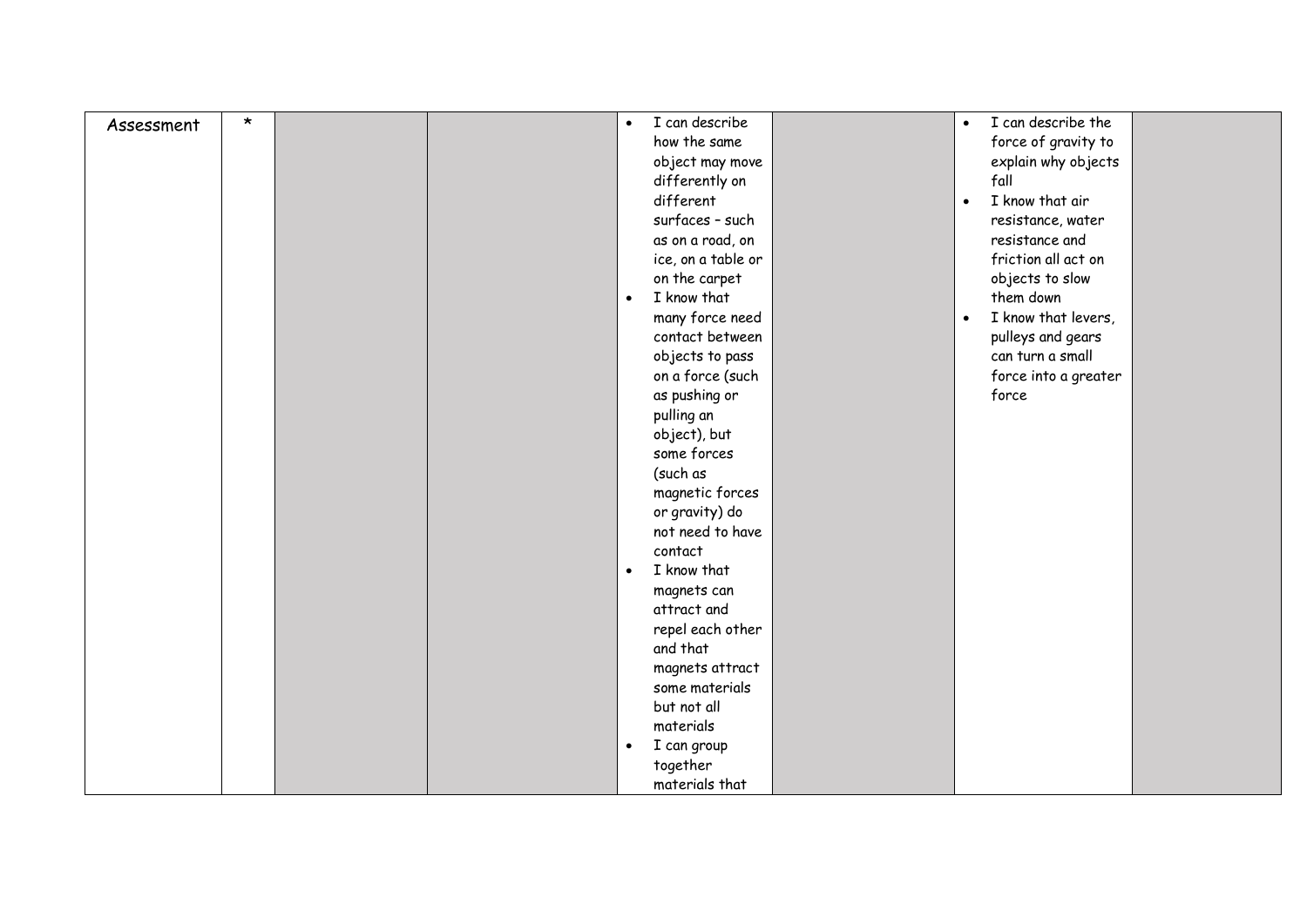|            |         |  |           | are attracted by   |           |                       |  |
|------------|---------|--|-----------|--------------------|-----------|-----------------------|--|
|            |         |  |           | a magnet and       |           |                       |  |
|            |         |  |           | others that are    |           |                       |  |
|            |         |  |           | not. I know some   |           |                       |  |
|            |         |  |           | materials that     |           |                       |  |
|            |         |  |           | are always         |           |                       |  |
|            |         |  |           | attracted to       |           |                       |  |
|            |         |  |           | magnets            |           |                       |  |
|            |         |  | $\bullet$ | I know that        |           |                       |  |
|            |         |  |           | magnets have       |           |                       |  |
|            |         |  |           | two poles          |           |                       |  |
|            |         |  | $\bullet$ | I know that like   |           |                       |  |
|            |         |  |           | poles on a         |           |                       |  |
|            |         |  |           | magnet repel       |           |                       |  |
|            |         |  |           | and opposite       |           |                       |  |
|            |         |  |           | poles on magnets   |           |                       |  |
|            |         |  |           | attract            |           |                       |  |
| Key        | $\star$ |  | $\bullet$ | Force, push, pull, | $\bullet$ | Force, gravity,       |  |
|            |         |  |           | twist, contact     |           | Earth, air            |  |
| Vocabulary |         |  |           | force, non-        |           | resistance, water     |  |
|            |         |  |           | contact force,     |           | resistance, friction, |  |
|            |         |  |           | magnetic force,    |           | mechanisms, simple    |  |
|            |         |  |           | magnet,            |           | machines, levers,     |  |
|            |         |  |           | strength, bar      |           | pulleys, gears        |  |
|            |         |  |           | magnet, ring       |           |                       |  |
|            |         |  |           | magnet, button     |           |                       |  |
|            |         |  |           | magnet,            |           |                       |  |
|            |         |  |           | horseshoe          |           |                       |  |
|            |         |  |           | magnet, attract,   |           |                       |  |
|            |         |  |           | repel, magnetic    |           |                       |  |
|            |         |  |           | material, metal,   |           |                       |  |
|            |         |  |           | iron, steel,       |           |                       |  |
|            |         |  |           | poles, north       |           |                       |  |
|            |         |  |           | pole, south pole   |           |                       |  |
|            |         |  |           |                    |           |                       |  |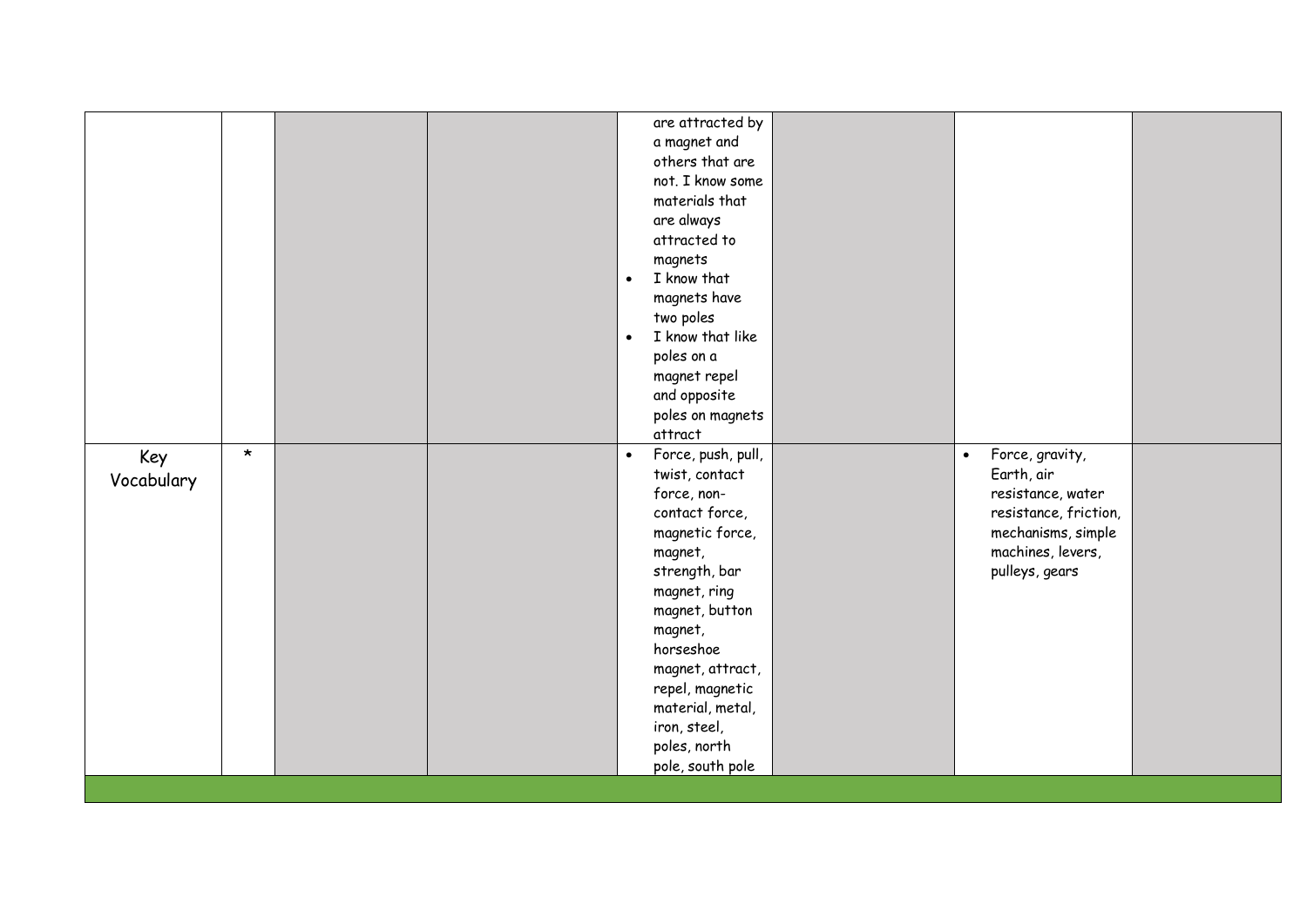|                   |         |  | Sound |                                                                                                                                                                                                                                                                                                                                                                                                                                                                                                                                                                               |  |
|-------------------|---------|--|-------|-------------------------------------------------------------------------------------------------------------------------------------------------------------------------------------------------------------------------------------------------------------------------------------------------------------------------------------------------------------------------------------------------------------------------------------------------------------------------------------------------------------------------------------------------------------------------------|--|
| EYFS/<br>NC Links | $\star$ |  |       | Identify how sounds<br>$\bullet$<br>are made,<br>associating some of<br>them with something<br>vibrating<br>Recognise that<br>$\bullet$<br>vibrations from<br>sounds travel<br>through a medium to<br>the ear<br>Find patterns<br>$\bullet$<br>between the pitch of<br>a sound and features<br>of the object that<br>produce it<br>Find patterns<br>$\bullet$<br>between the volume<br>of a sounds and the<br>strength of the<br>vibrations that<br>produced it<br>Recognize that<br>$\bullet$<br>sounds get fainter<br>as the distance from<br>the sound source<br>increases |  |
| Assessment        | $\star$ |  |       | I know how sounds<br>$\bullet$<br>are made<br>I know that sound<br>$\bullet$<br>travels through air<br>(or water) to reach<br>the ear                                                                                                                                                                                                                                                                                                                                                                                                                                         |  |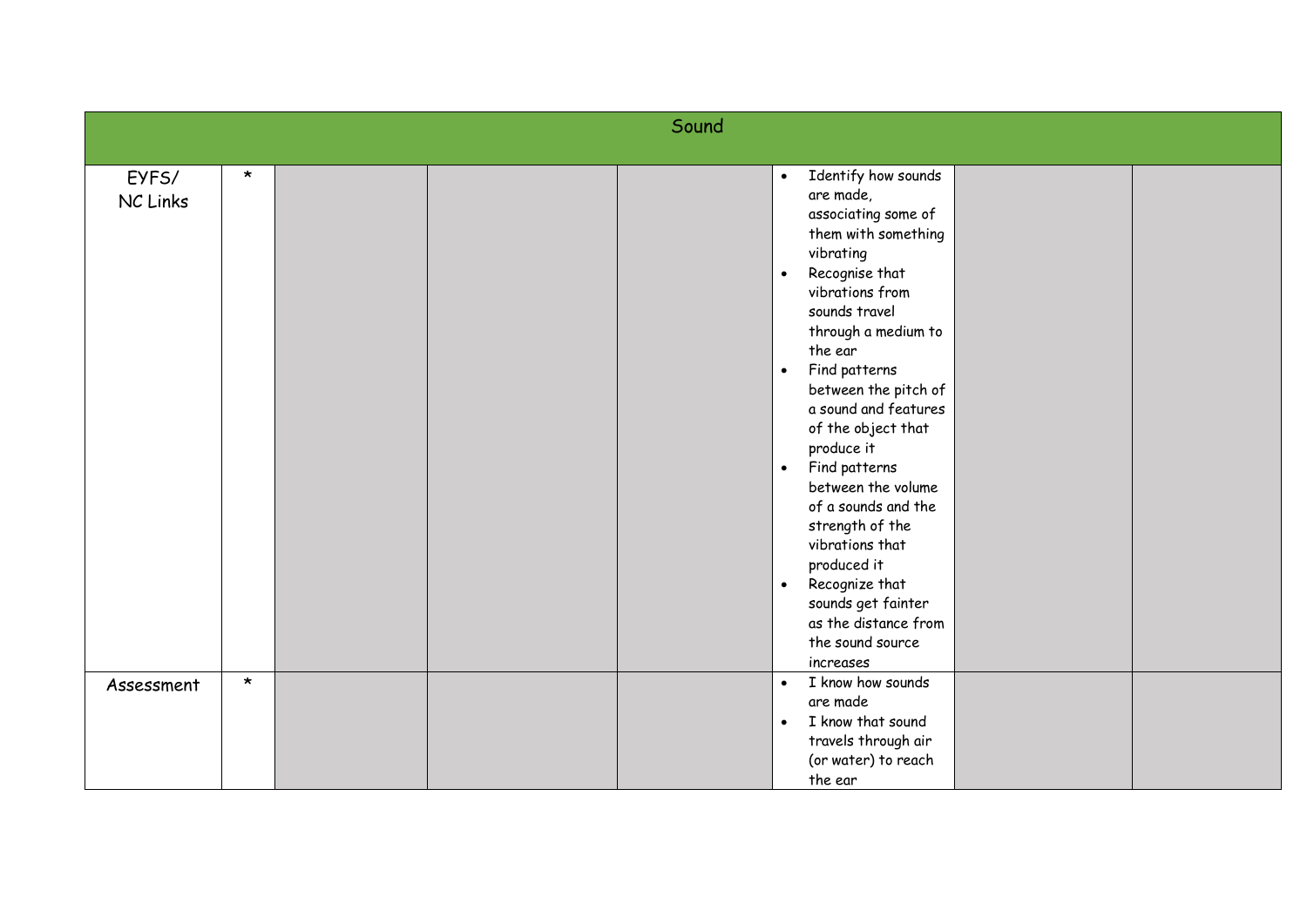| Key<br>Vocabulary | $\star$ |  |             | I can talk about how<br>$\bullet$<br>the size or shape of<br>an object creating a<br>sound can affect<br>what the sound will<br>be like<br>I can talk about how<br>$\bullet$<br>the strength of the<br>vibrations of an<br>object creating a<br>sound can affect<br>how loud the sound<br>will be<br>I know that sounds<br>$\bullet$<br>get fainter as you<br>move away from the<br>place where the<br>sound is being made<br>Sound, source,<br>$\bullet$<br>vibrate, vibration,<br>travel, pitch (high,<br>low), volume, faint,<br>loud, insulation |                                                                                                                                  |
|-------------------|---------|--|-------------|------------------------------------------------------------------------------------------------------------------------------------------------------------------------------------------------------------------------------------------------------------------------------------------------------------------------------------------------------------------------------------------------------------------------------------------------------------------------------------------------------------------------------------------------------|----------------------------------------------------------------------------------------------------------------------------------|
|                   |         |  | Electricity |                                                                                                                                                                                                                                                                                                                                                                                                                                                                                                                                                      |                                                                                                                                  |
| EYFS/<br>NC Links | $\star$ |  |             | Identify common<br>appliances that run<br>on electricity<br>Construct a simple<br>$\bullet$<br>series electrical<br>circuit, identifying<br>and naming its basic<br>parts, including cells,                                                                                                                                                                                                                                                                                                                                                          | Associate the<br>$\bullet$<br>brightness of a<br>lamp or the<br>volume of a<br>buzzer with the<br>number and<br>voltage of cells |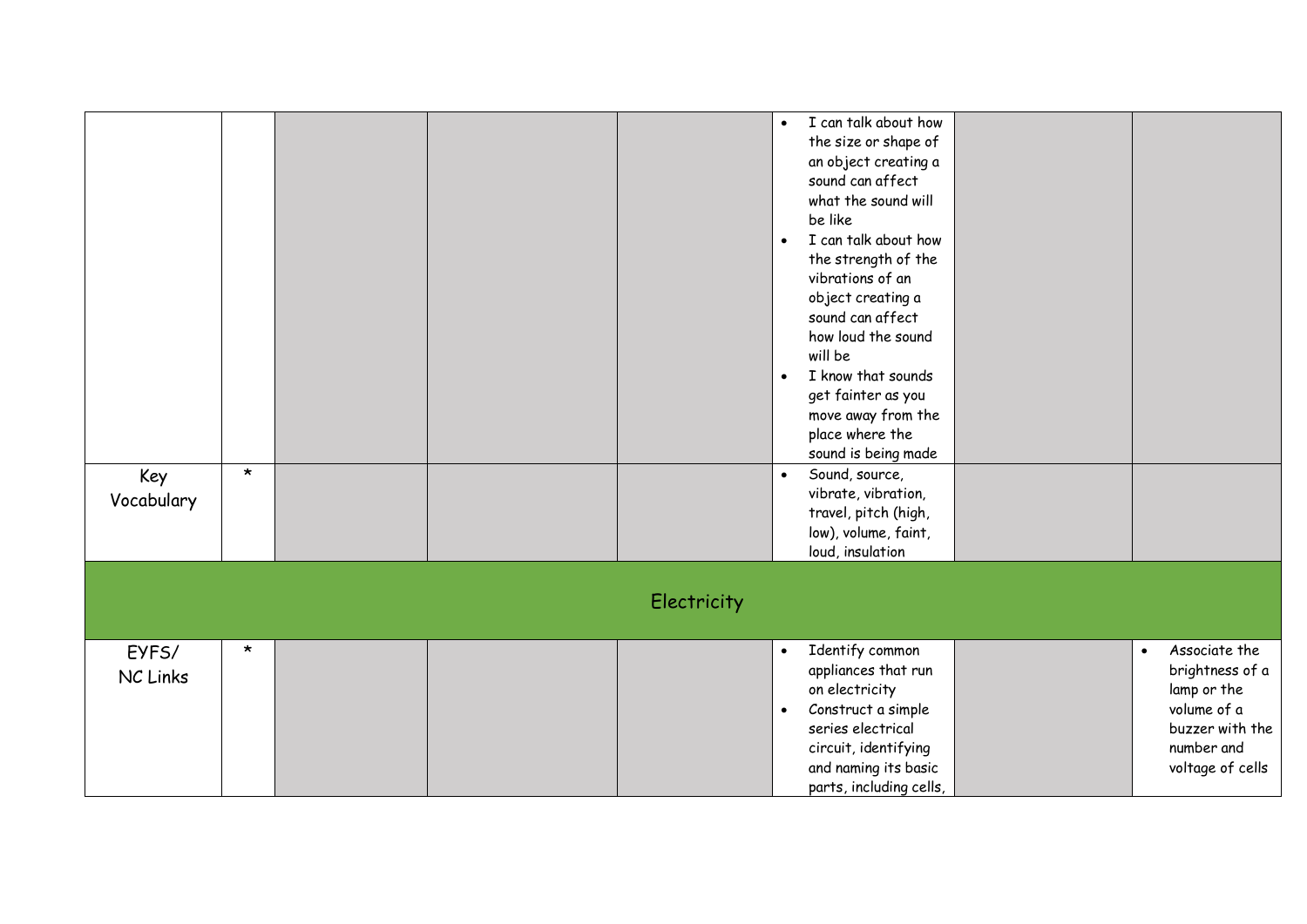|            |         |  |                        | wire, bulbs, switches<br>and buzzers<br>Identify whether or<br>not a lamp will light<br>in a simple series<br>circuit, based on<br>whether or not the<br>lamp is part of a<br>complete loop with a<br>battery<br>Recognise that a<br>switch opens and<br>closes a circuit and<br>associate this with<br>whether or not a<br>lamp lights in a<br>simple series circuit<br>Recognise some<br>common conductors<br>and insulators, and<br>associate metals<br>with being good<br>conductors | $\bullet$<br>$\bullet$ | used in the<br>circuit<br>Compare and<br>give reasons<br>for variations<br>in how<br>components<br>function,<br>including the<br>brightness of<br>bulbs, the<br>loudness of<br>buzzers and<br>the on/off<br>position of<br>switches<br>Use recognised<br>symbols when<br>representing a<br>simple circuit in<br>a diagram |
|------------|---------|--|------------------------|------------------------------------------------------------------------------------------------------------------------------------------------------------------------------------------------------------------------------------------------------------------------------------------------------------------------------------------------------------------------------------------------------------------------------------------------------------------------------------------|------------------------|---------------------------------------------------------------------------------------------------------------------------------------------------------------------------------------------------------------------------------------------------------------------------------------------------------------------------|
| Assessment | $\star$ |  | $\bullet$<br>$\bullet$ | I can list a number<br>of common objects<br>that need electricity<br>to function<br>I can build a series<br>circuit, naming the<br>cells, wires, bulbs,<br>switches and<br>buzzers<br>I can tell whether a<br>bulb will light when I<br>look at a circuit as I                                                                                                                                                                                                                           | $\bullet$<br>$\bullet$ | I know that a<br>lamp is brighter<br>and a buzzer is<br>louder if the<br>voltage of<br>battery used is<br>higher<br>I can describe<br>how a circuit<br>functions,<br>including the<br>brightness of                                                                                                                       |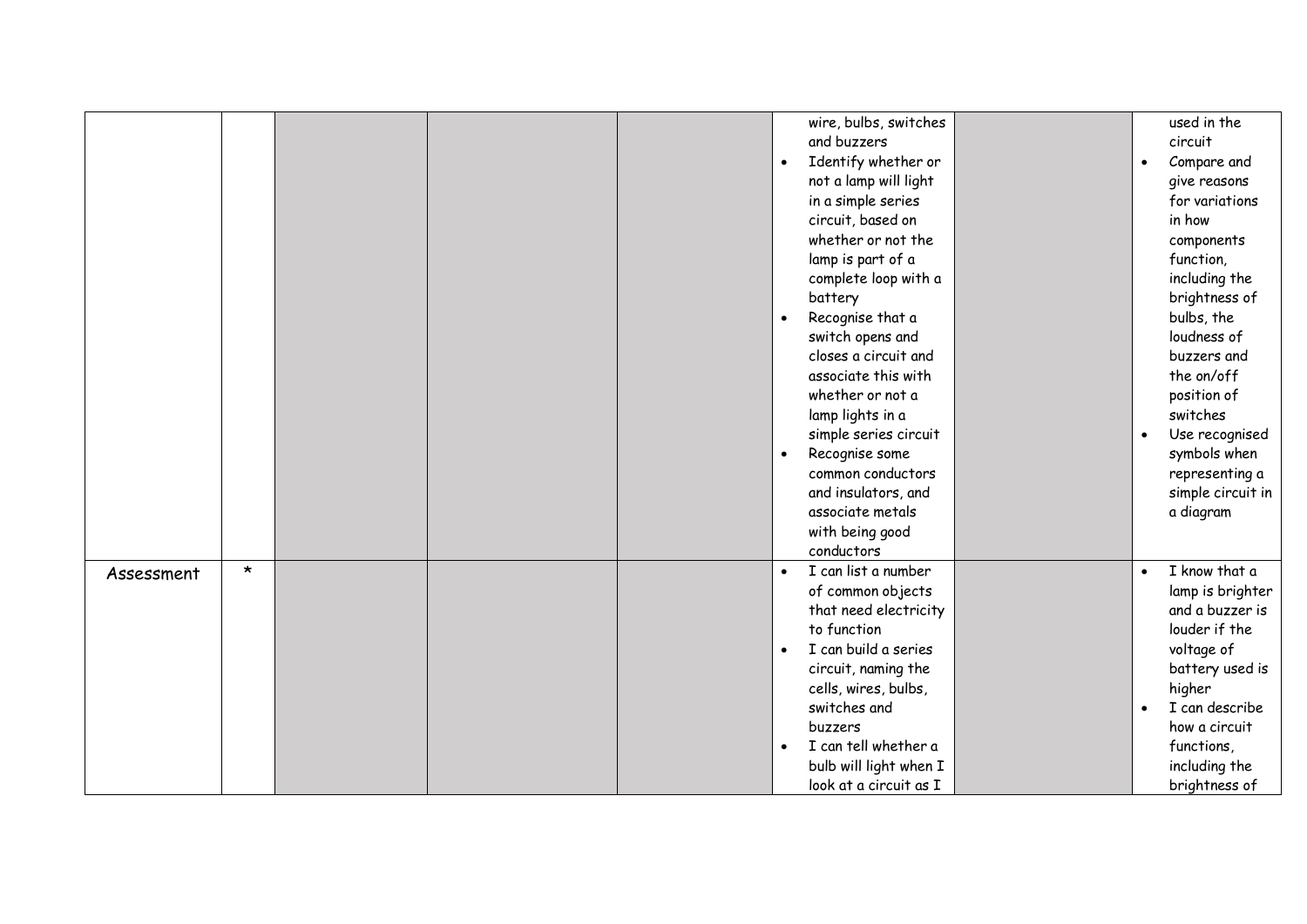| Key<br>Vocabulary | $\star$ |  |                 | know the circuit<br>must be a complete<br>loop with a battery<br>I know what a switch<br>$\bullet$<br>can do when I build<br>or look at a circuit<br>I know metals are<br>$\bullet$<br>good conductors of<br>electricity - and can<br>name some more and<br>also name some good<br>insulators<br>Electricity,<br>$\bullet$<br>electrical<br>appliance/device,<br>mains, plug,<br>electrical circuit, | $\bullet$<br>$\bullet$ | bulbs and the<br>loudness of<br>buzzers based<br>on the way a<br>circuit is built<br>and the on/off<br>position of<br>switches<br>I can draw a<br>circuit diagram<br>using circuit<br>symbols for<br>lights, wires,<br>switches and<br>other parts<br>Circuit,<br>complete<br>circuit, circuit<br>diagram, circuit<br>symbol, cell, |
|-------------------|---------|--|-----------------|------------------------------------------------------------------------------------------------------------------------------------------------------------------------------------------------------------------------------------------------------------------------------------------------------------------------------------------------------------------------------------------------------|------------------------|-------------------------------------------------------------------------------------------------------------------------------------------------------------------------------------------------------------------------------------------------------------------------------------------------------------------------------------|
|                   |         |  |                 | battery, positive,<br>negative,<br>connect/connections,<br>loose connection,<br>short circuit,<br>crocodile clip, bulb,<br>switch, buzzer,                                                                                                                                                                                                                                                           |                        | switch, voltage                                                                                                                                                                                                                                                                                                                     |
|                   |         |  |                 | motor, conductor,<br>insulator, metal, non-<br>metal, symbol                                                                                                                                                                                                                                                                                                                                         |                        |                                                                                                                                                                                                                                                                                                                                     |
|                   |         |  | Earth and Space |                                                                                                                                                                                                                                                                                                                                                                                                      |                        |                                                                                                                                                                                                                                                                                                                                     |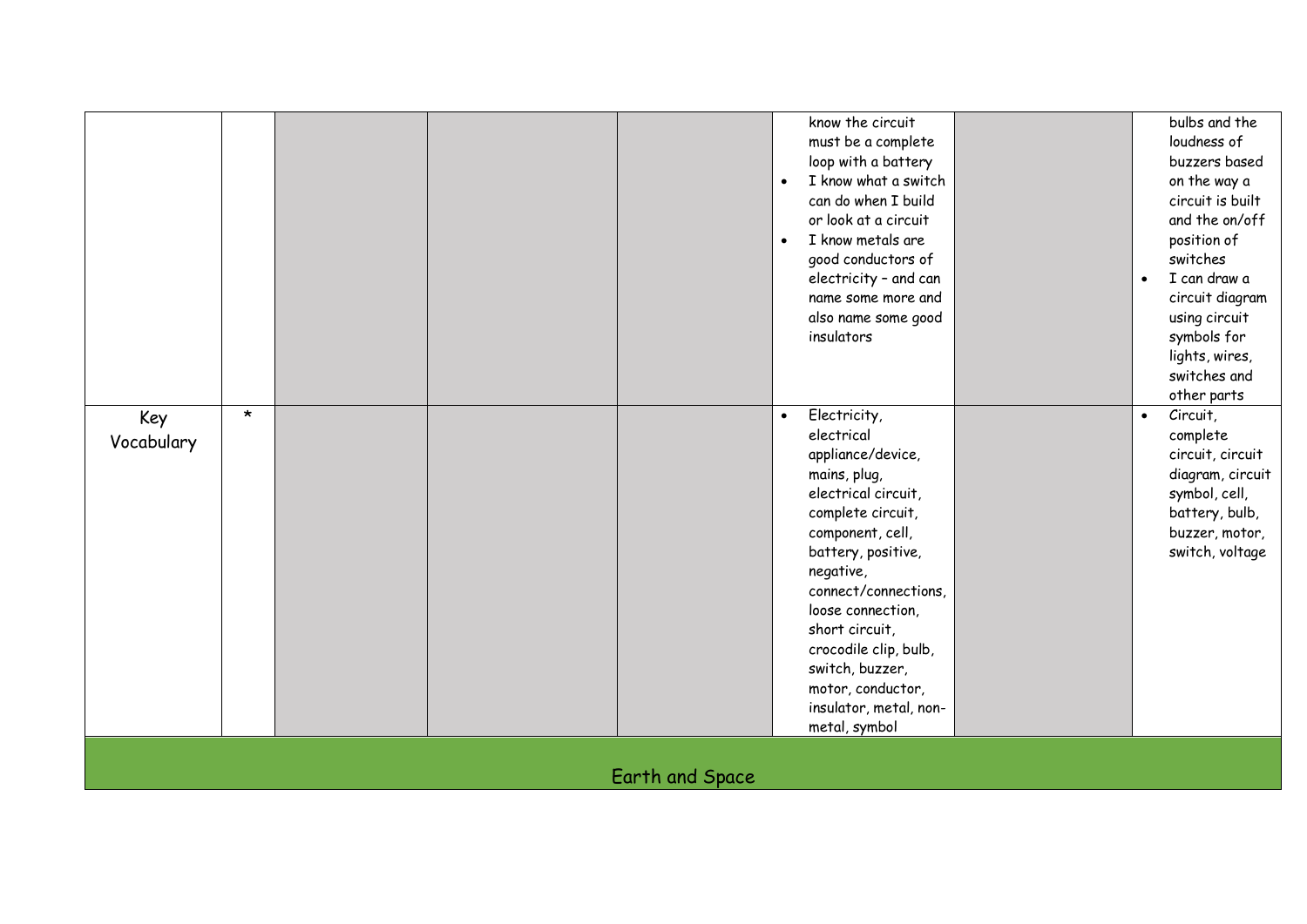| EYFS/<br>NC Links | $\star$ |  |  | Describe the<br>$\bullet$<br>movement of the<br>Earth, and other<br>planets, relative to<br>the Sun in the solar<br>system<br>Describe the<br>$\bullet$<br>movement of the<br>Moon relative to<br>the Earth<br>Describe the Sun,<br>$\bullet$<br>Earth and Moon as<br>approximately<br>spherical bodies<br>Use the idea of the<br>$\bullet$<br>Earth's rotation to<br>explain day and<br>night and the<br>apparent movement<br>of the sun across<br>the sky |  |
|-------------------|---------|--|--|-------------------------------------------------------------------------------------------------------------------------------------------------------------------------------------------------------------------------------------------------------------------------------------------------------------------------------------------------------------------------------------------------------------------------------------------------------------|--|
| Assessment        | $\star$ |  |  | I know how the<br>$\bullet$<br>Earth and other<br>planets move around<br>the solar system<br>I can describe how<br>$\bullet$<br>the Moon moves<br>round the Earth<br>I know that the<br>$\bullet$<br>Sun, Earth and<br>Moon are<br>approximately<br>spherical in shape                                                                                                                                                                                      |  |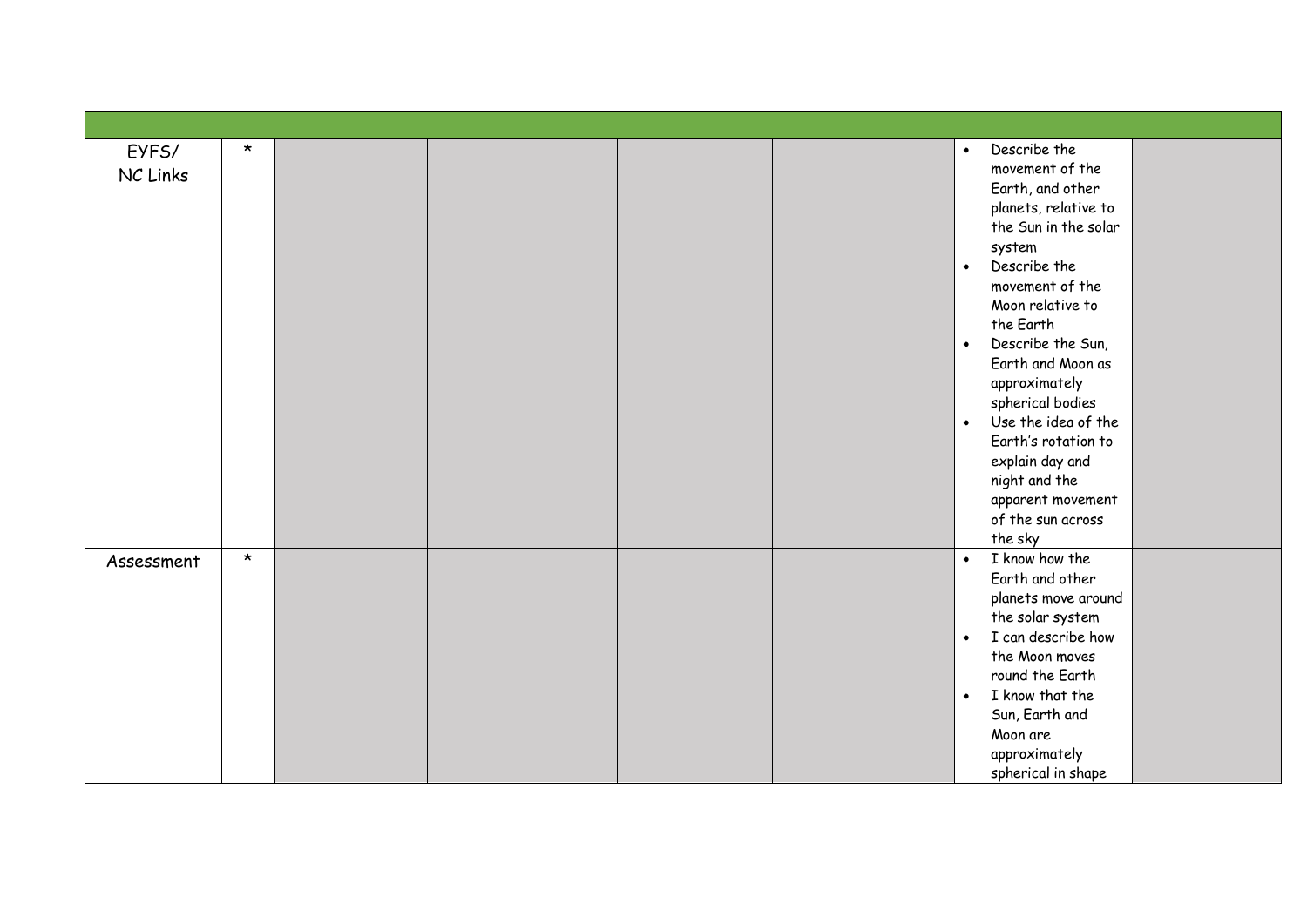| Key<br>Vocabulary      | $\star$                                                                                                                                                                                                                                                                                                                                                                                                                                                                                                                                                                                                                                                                              |                                                                                                                                                                  |                                                                                                                                                                                                                                                                                                                                                                          | I know that day and<br>$\bullet$<br>night occur as the<br>Earth rotates<br>Earth, Sun, Moon,<br>$\bullet$<br>(Mercury, Jupiter,<br>Saturn, Venus,<br>Mars, Uranus,<br>Neptune), spherical,<br>solar system,<br>rotates, star, orbit,<br>planets                                                                                                           |
|------------------------|--------------------------------------------------------------------------------------------------------------------------------------------------------------------------------------------------------------------------------------------------------------------------------------------------------------------------------------------------------------------------------------------------------------------------------------------------------------------------------------------------------------------------------------------------------------------------------------------------------------------------------------------------------------------------------------|------------------------------------------------------------------------------------------------------------------------------------------------------------------|--------------------------------------------------------------------------------------------------------------------------------------------------------------------------------------------------------------------------------------------------------------------------------------------------------------------------------------------------------------------------|-----------------------------------------------------------------------------------------------------------------------------------------------------------------------------------------------------------------------------------------------------------------------------------------------------------------------------------------------------------|
|                        |                                                                                                                                                                                                                                                                                                                                                                                                                                                                                                                                                                                                                                                                                      |                                                                                                                                                                  |                                                                                                                                                                                                                                                                                                                                                                          |                                                                                                                                                                                                                                                                                                                                                           |
| <b>Value Links</b>     | Thankfulness<br>I am thankful for my learning opportunities<br>$\bullet$<br>I am thankful for a safe yet challenging<br>$\bullet$<br>learning environment<br>I am thankful for my teacher and classmates<br>$\bullet$<br>I am thankful for the resources we have<br>I am thankful for exciting learning such as<br>$\bullet$<br>science days and the chance to work together<br>$\bullet$                                                                                                                                                                                                                                                                                            | Love<br>I am supportive of those around me<br>I have an appreciation of the world around me<br>and my place in it<br>I love and respect nature and living things | $\bullet$<br>$\bullet$                                                                                                                                                                                                                                                                                                                                                   | Courage<br>I have the courage to challenge myself in my<br>learning<br>I have the courage to embrace new<br>opportunities and 'step outside my comfort<br>zone'<br>I have the courage to ask questions about the<br>world around me and my place in it                                                                                                    |
| Metacognition<br>Links | EYFS and KS1<br>Cooperation - I can work in groups and with a learning partner<br>Cooperation - I can share my ideas with others<br>Cooperation - I can help others with their learning<br>Perseverance $-$ I can keep trying and show resilience if I find things tricky<br>Perseverance - I can focus on my learning<br>Independence - I can listen to and follow clear instructions<br>Independence - I can think about what I already know and how it can help me<br>Motivation - I am motivated to do my best and try new challenges<br>Curiosity - I am keen to learn new skills and ask questions about my learning<br>Creativity - I can explore different ways to do things |                                                                                                                                                                  | Cooperation - I respect and value everyone's ideas<br>Cooperation - I can help others with their learning<br>Perseverance - I will put my best efforts into learning<br>Independence $-$ I will listen and follow instructions<br>Independence - I will organize myself<br>Motivation - I can self-motivate and motivate others.<br>Motivation - I can challenge myself. | KS <sub>2</sub><br>Cooperation $-$ I can work with others in a variety of combinations<br>Cooperation - I can share my ideas and opinions with others<br>Cooperation - I will learn in a way that helps others to learn too<br>Perseverance – I can show resilience and work to an end result<br>Independence - I take responsibility for my own learning |